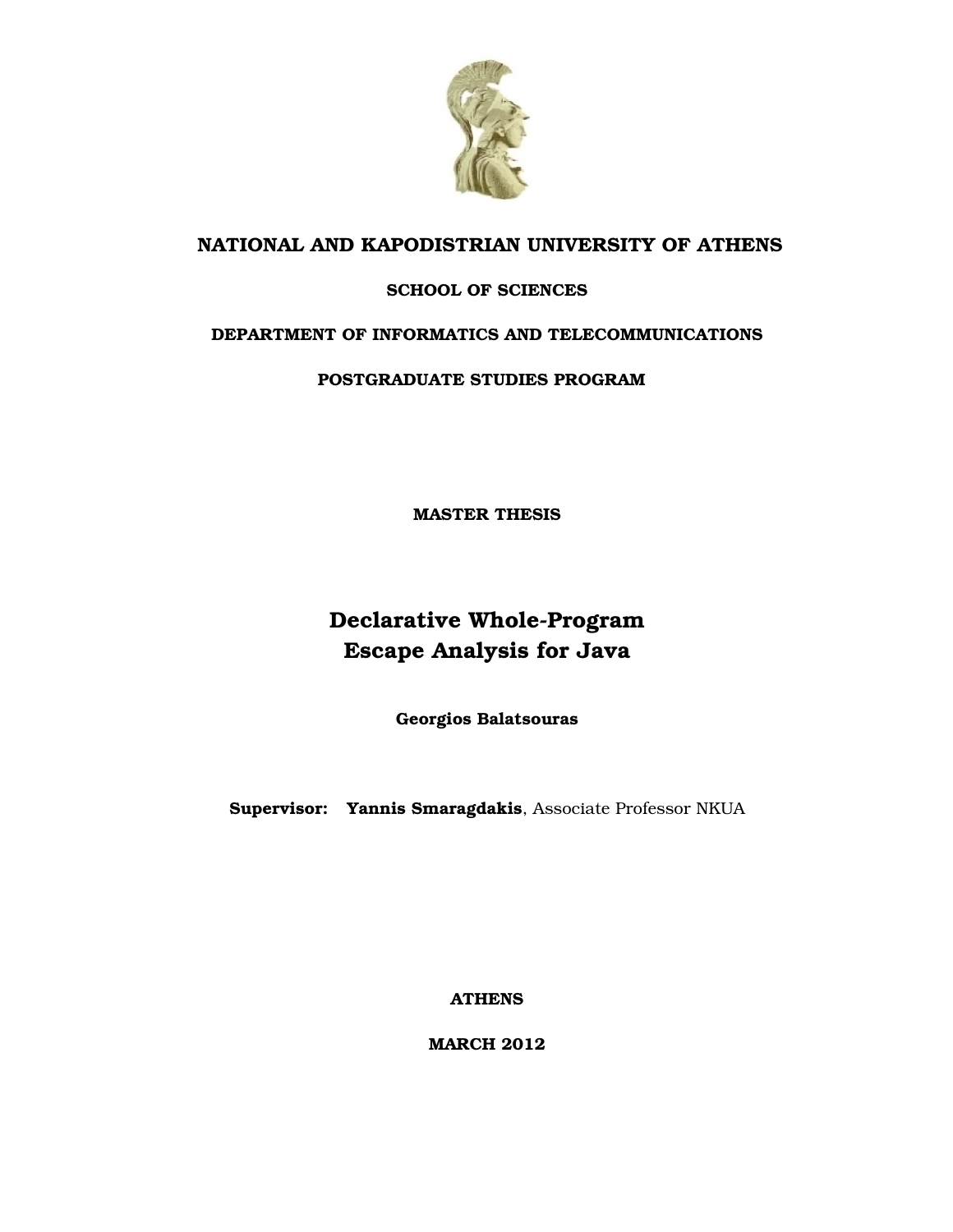

#### **ΕΘΝΙΚΟ ΚΑΙ ΚΑΠΟ∆ΙΣΤΡΙΑΚΟ ΠΑΝΕΠΙΣΤΗΜΙΟ ΑΘΗΝΩΝ**

#### **ΣΧΟΛΗ ΘΕΤΙΚΩΝ ΕΠΙΣΤΗΜΩΝ**

#### **ΤΜΗΜΑ ΠΛΗΡΟΦΟΡΙΚΗΣ ΚΑΙ ΤΗΛΕΠΙΚΟΙΝΩΝΙΩΝ**

**ΠΡΟΓΡΑΜΜΑ ΜΕΤΑΠΤΥΧΙΑΚΩΝ ΣΠΟΥ∆ΩΝ**

**∆ΙΠΛΩΜΑΤΙΚΗ ΕΡΓΑΣΙΑ**

### **∆ηλωτική Ανάλυση ∆ιαφυγής Πλήρους Προγράµµατος για Java**

**Γεώργιος Μπαλατσούρας**

**Επιβλέπων : Γιάννης Σµαραγδάκης**, Αναπληρωτής Καθηγητής ΕΚΠΑ

**ΑΘΗΝΑ**

**ΜΑΡΤΙΟΣ 2012**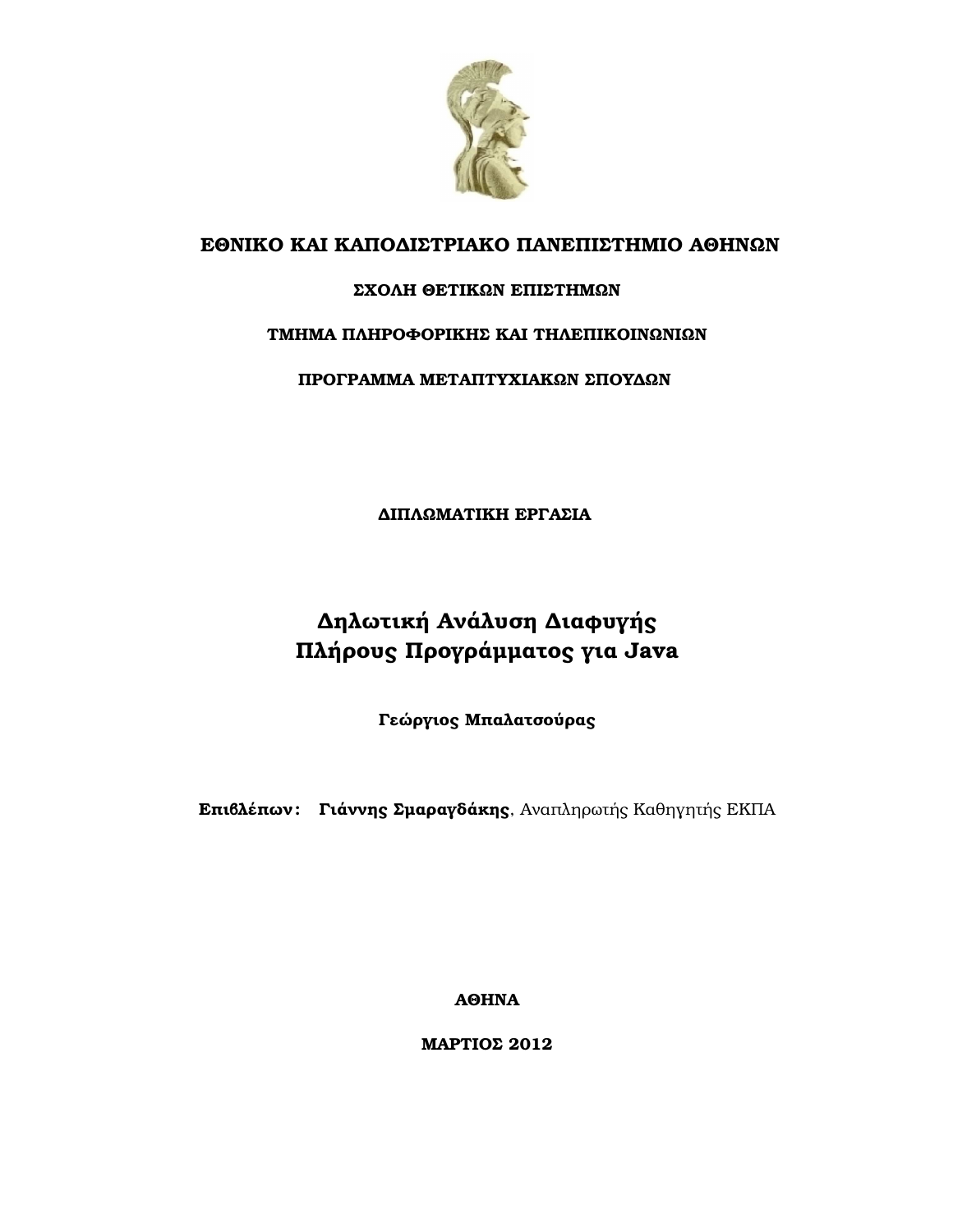#### **MASTER THESIS**

**Declarative Whole-Program Escape Analysis for Java**

> **Georgios Balatsouras RN: Μ1057**

#### **SUPERVISOR:**

**Yannis Smaragdakis**, Associate Professor NKUA

**THESIS COMMITTEE:**

**Yannis Smaragdakis**, Associate Professor NKUA **Panos Rondogiannis**, Associate Professor NKUA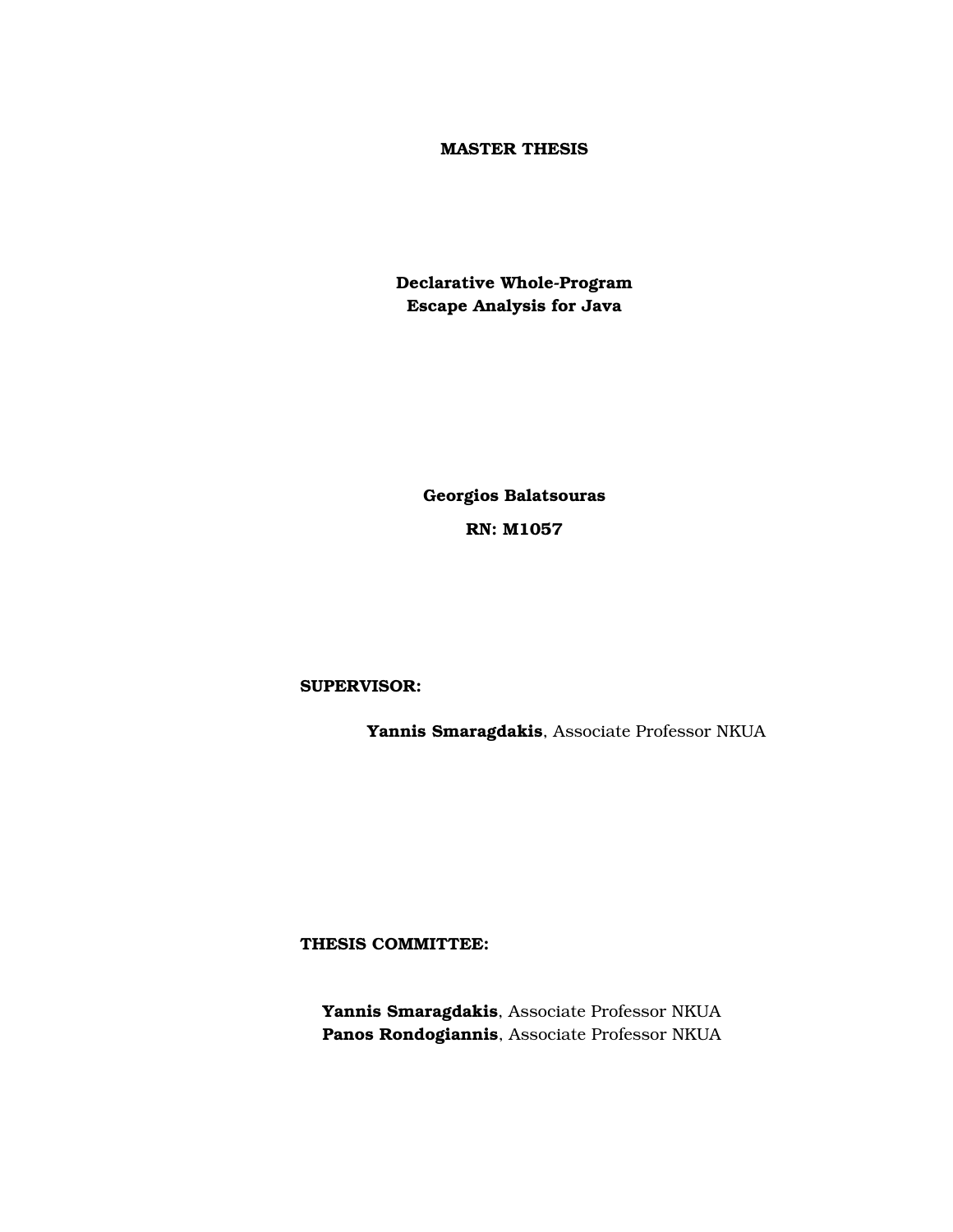#### **∆ΙΠΛΩΜΑΤΙΚΗ ΕΡΓΑΣΙΑ**

**∆ηλωτική Ανάλυση ∆ιαφυγής Πλήρους Προγράµµατος για Java**

> **Γεώργιος Μπαλατσούρας ΑΜ: Μ1057**

**ΕΠΙΒΛΕΠΩΝ :**

**Γιάννης Σµαραγδάκης**, Αναπληρωτής Καθηγητής ΕΚΠΑ

**ΕΞΕΤΑΣΤΙΚΗ ΕΠΙΤΡΟΠΗ:**

**Γιάννης Σµαραγδάκης**, Αναπληρωτής Καθηγητής ΕΚΠΑ **Παναγιώτης Ροντογιάννης**, Αναπληρωτής Καθηγητής ΕΚΠΑ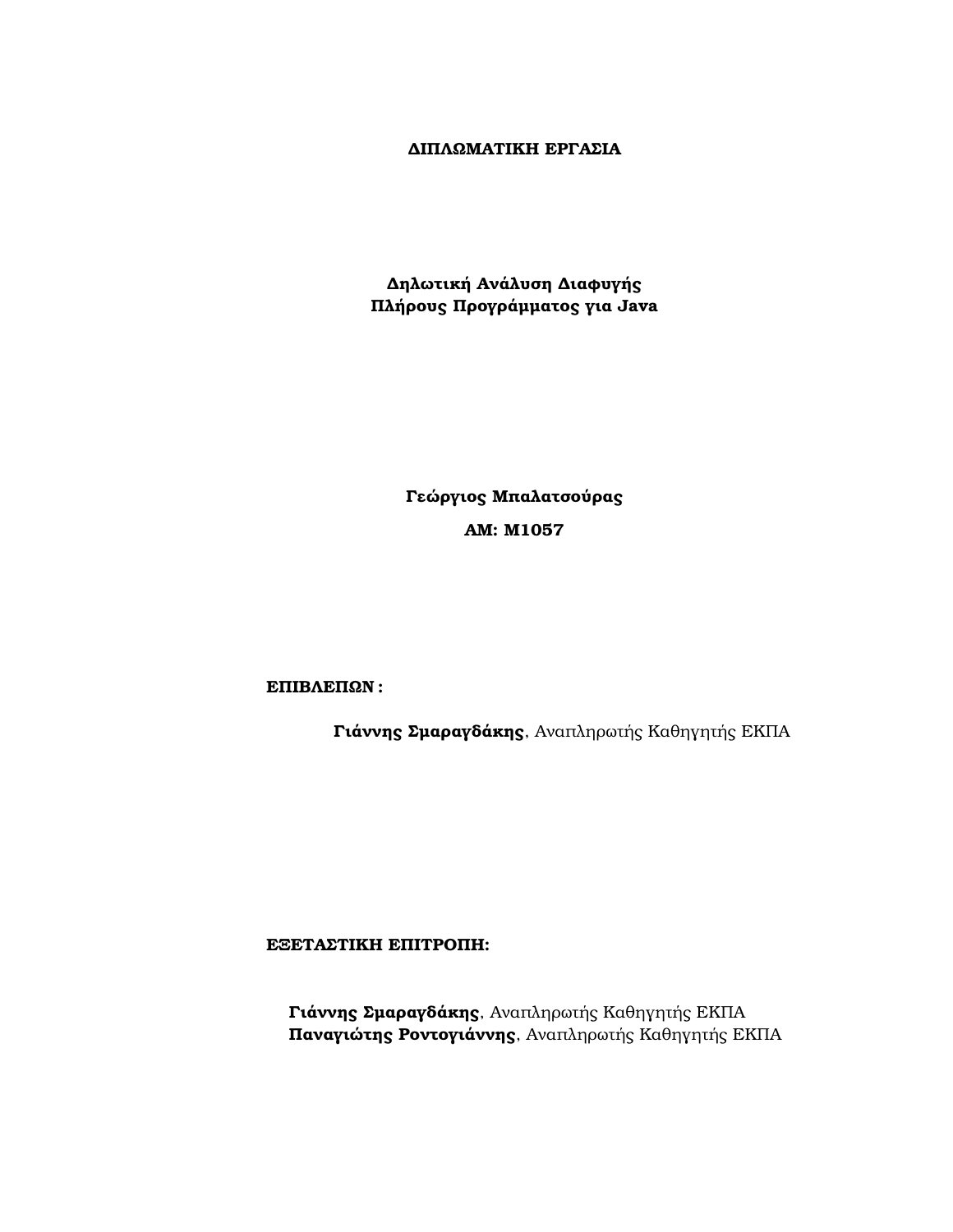## **Περίληψη**

Ένα αντικείμενο θεωρείται ότι 'διαφεύγει' όταν η διάρκεια ζωής του μπορεί να είναι μεγαλύτερη από αυτή της µεθόδου που το δηµιούργησε. Παρουσιάζουµε µία δηλωτική ανάλυση πλήρους προγράµµατος για τη Java, γραµµένη στην γλώσσα Datalog, που υπολογίζει µία υπερεκτίµηση των αντικειµένων του σωρού που µπορούν να διαφύγουν. Η ανάλυσή µας είναι µέρος του Doop framework [\[3\]](#page-38-0), το οποίο περιλαµβάνει µία ανάλυση δεικτών για ένα σύνολο από υποστηριζόµενους τύπους συµφραζοµένων.

Η ανάλυσή μας μπόρεσε να ανιχνεύσει ότι, κατά μέσο όρο, το  $60.66\%$  των εντολών δημιουργίας αντικειμένων σε κώδικα εφαρμογής και το  $57.43\%$  στο σύνολο του κώδικα (συμπεριλαμβάνοντας και τις ϐιβλιοθήκες) της DaCapo benchmark suite δεν µπορούν να διαφύγουν, και άρα µπορούν µε ασφάλεια να δηµιουργηθούν στη στοίβα έναντι του σωρού.

Η κεντρική ιδέα είναι ότι για να διαφύγει ένα αντικείµενο ϑα πρέπει να είναι προσβάσιµο είτε από κάποιο στατικό πεδίο, είτε από κάποιο exception, ή από µία τοπική µεταβλητή κάποιας µεθόδου που µπορεί να καλέσει άµεσα την µέθοδο που δηµιούργησε το εν λόγω αντικείµενο. Η ανάλυση χρειάστηκε περίπου 100 γραµµές κώδικα Datalog, το οποίο είναι ενδεικτικό των δυνατοτήτων της δηλωτικής προσέγγισης για στατική ανάλυση προγραµµάτων, η οποία µας επιτρέπει να ορίσουµε µόνο *πότε* διαφεύγει ένα αντικείµενο και όχι *πως* να τα υπολογίσουµε. Αυτό οδήγησε σε µία εκφραστική και µεστή υλοποίηση.

Τρέχοντας την ανάλυση για διαφορετικές επιλογές του τύπου των συµφραζοµένων διαπιστώσαµε ότι η επιλογή αυτή δεν επηρεάζει ιδιαίτερα την ακρίβεια, αλλά είναι, ωστόσο, άκρως σηµαντική για τον χρόνο εκτέλεσης.

#### **ΘΕΜΑΤΙΚΗ ΠΕΡΙΟΧΗ:** Ανάλυση ∆ιαφυγής Αντικειµένων

**ΛΕΞΕΙΣ ΚΛΕΙ∆ΙΑ :** Datalog, ανάλυση πλήρους προγράµµατος, Java, ασφαλής δηµοσίευση αντικειµένων, προσβασιµότητα αντικειµένων, συµφραζόµενα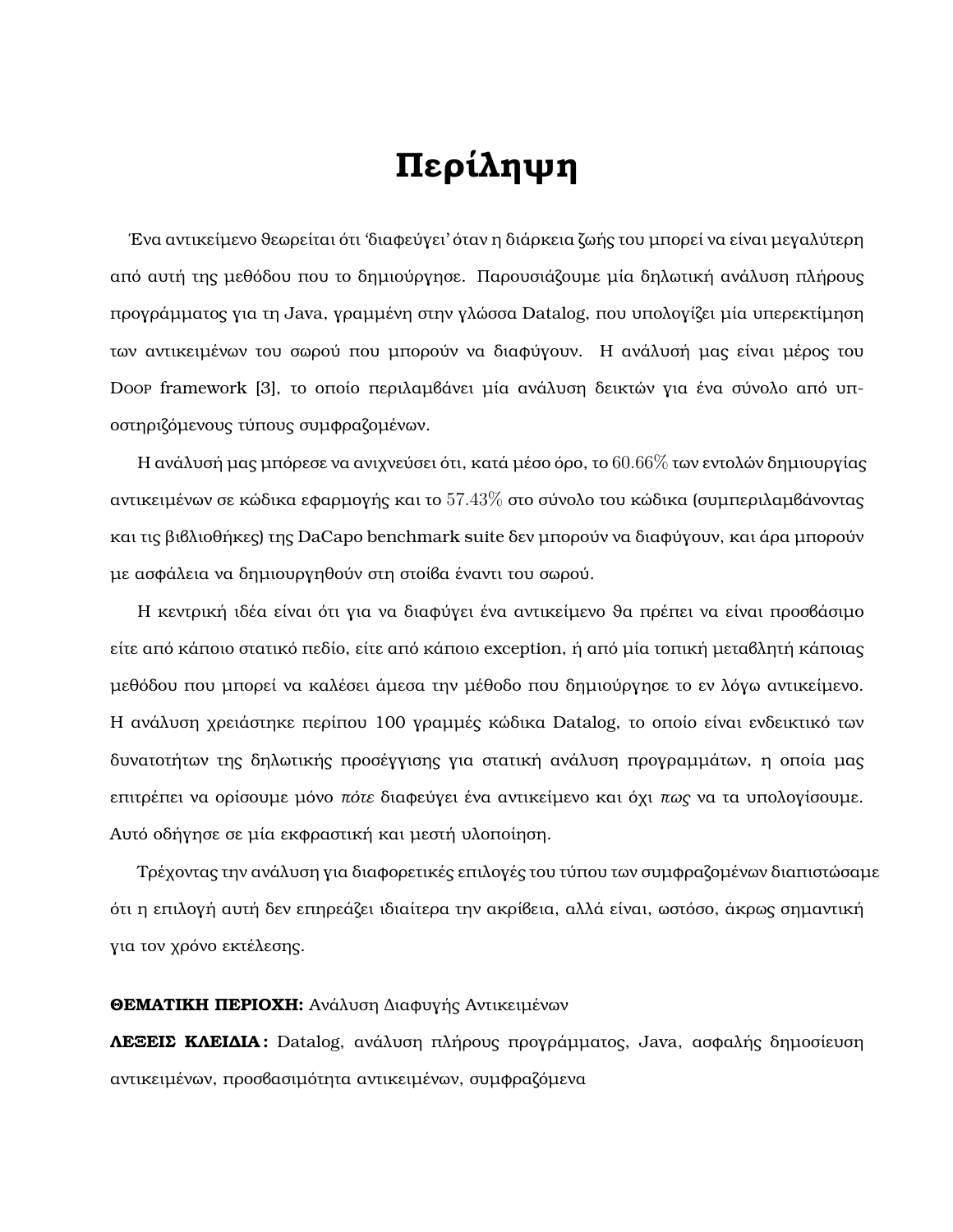### **Abstract**

An object escapes when it can outlive the method that allocated it. We present a declarative whole-program escape analysis for Java, written entirely in Datalog, that over-approximates the escaped objects in a program. Our analysis is a part of the Doop framework [\[3\]](#page-38-0) that provides it with a points-to analysis for a number of possible types of context.

Our analysis was able to identify  $60.66\%$  of the application heap allocation sites and  $57.43\%$ of all the allocation sites (i.e., including library code), by average, of the DaCapo benchmark programs as non-escaping, and thus safe candidates to be allocated on the stack.

The main intuition is that an object escapes if it is reachable through a static field, an exception, or a local variable of an immediate caller of the method that created it. The escape analysis required just about 100 lines of Datalog code, which clearly demonstrates the potency of the declarative approach for static analysis. This allowed us to focus on the definition of the escaped objects and leave their computation to the underlying Datalog engine, which resulted in a concise and expressive representation.

By running the escape analysis for a variety of possible contexts, we found that the choice of context has little effect on precision but is crucial for the execution time overhead. Specifically, the call-site-sensitive analyses take a long time to complete since they do not adequately prune the search space of object-to-object pointers when computing object reachability.

#### **SUBJECT AREA:** Escape Analysis

**KEYWORDS:** Datalog, whole-program analysis, Java, safe publication, object reachability, context-sensitivity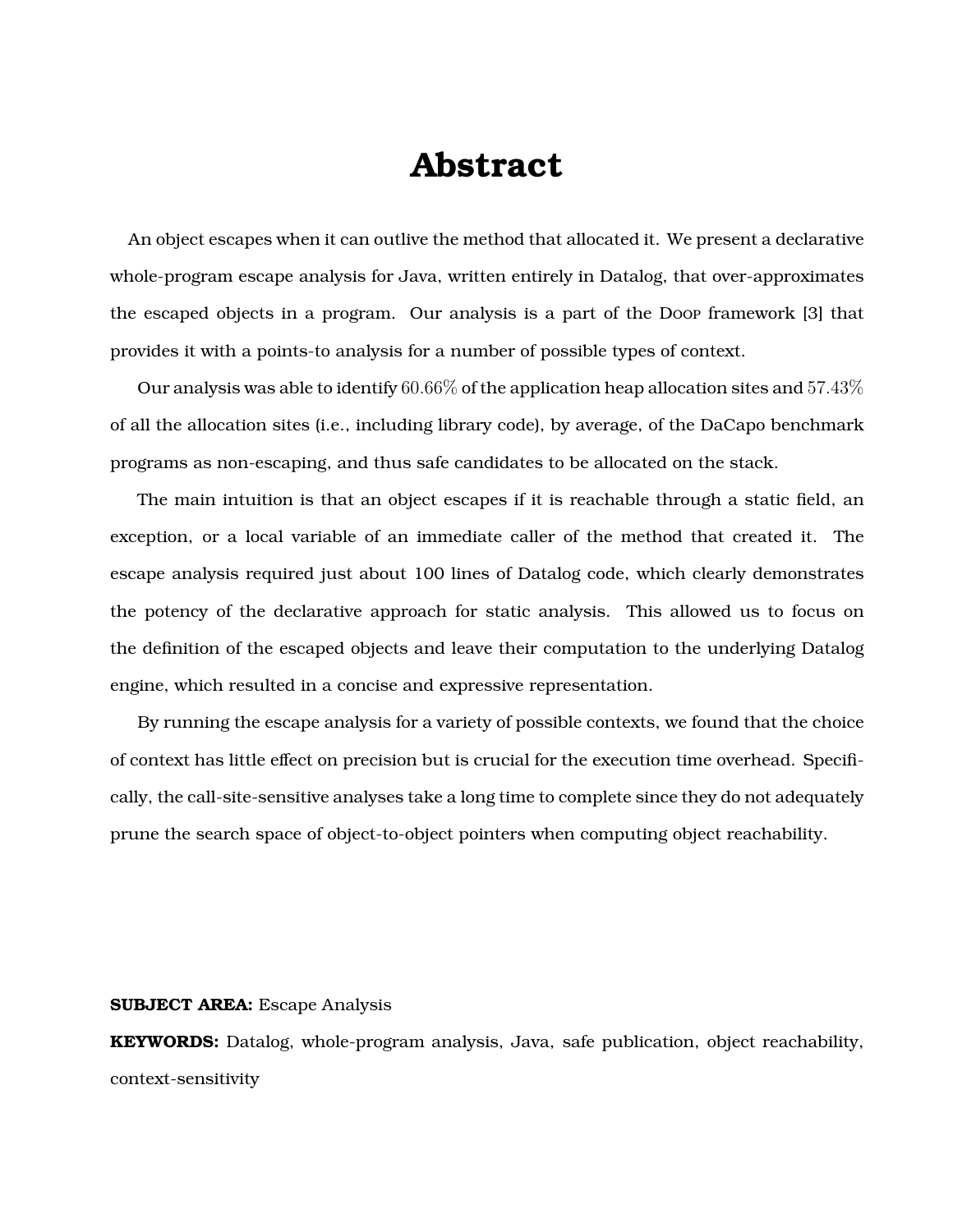## **Acknowledgements**

I am grateful to my supervisor, Prof. Yannis Smaragdakis, whose expertise, guidance, and patience were decisive for this work. His valuable insights and vast knowledge on the field of static analysis were crucial throughout the research for and writing of this thesis.

I would like to thank my colleagues, Katia Papakonstantinopoulou, Michael Sioutis, Panagiotis Liakos, and Yiannis Giannakopoulos for all their help, interest, and advice. Lastly, I am deeply indebted to my parents for their support.

Athens, March 30, 2012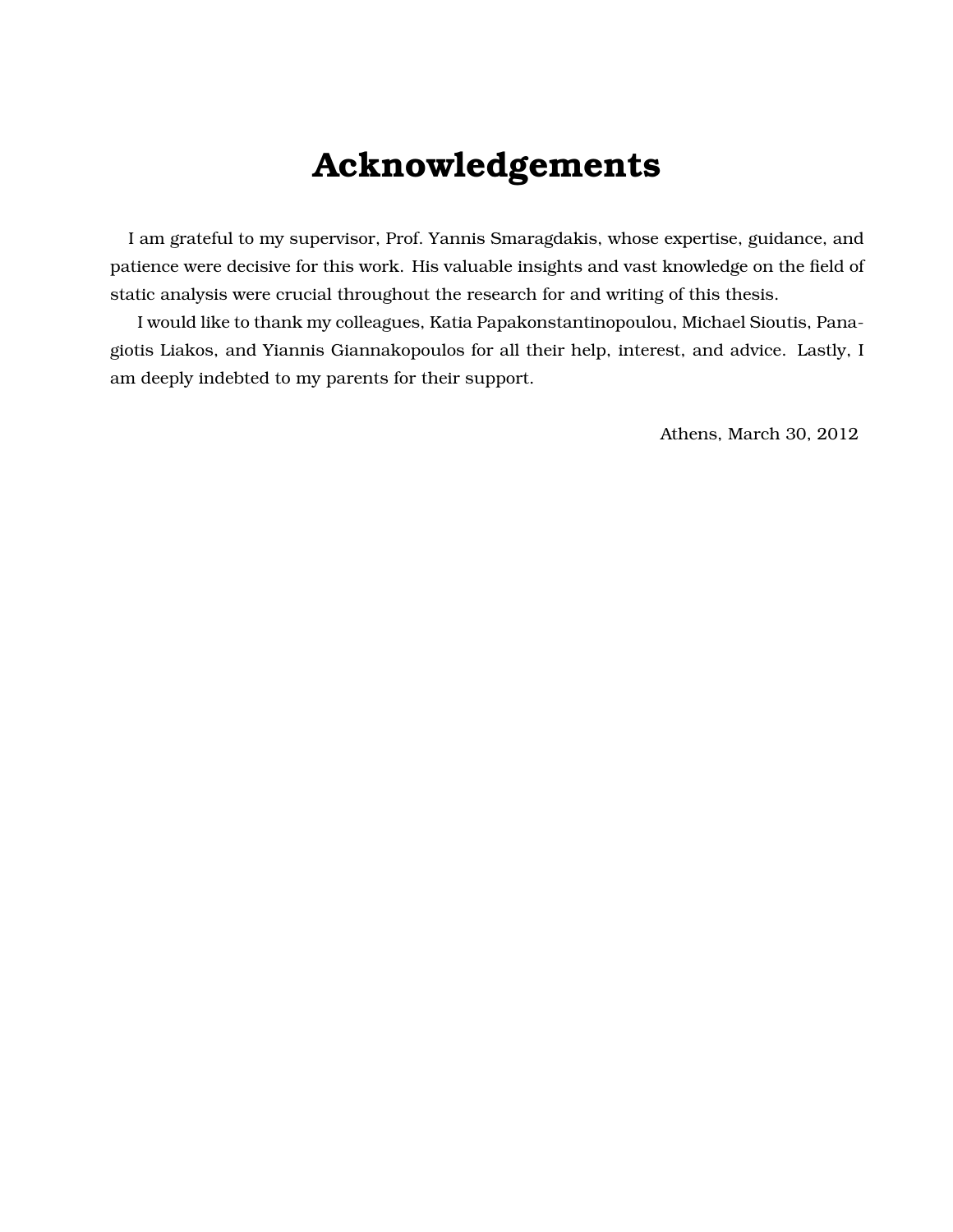### **Contents**

| 1        | Introduction                              | 12 |  |  |
|----------|-------------------------------------------|----|--|--|
| $\bf{2}$ | Background                                | 15 |  |  |
|          |                                           | 15 |  |  |
| 3        | <b>Over-Approximating Escaped Objects</b> | 19 |  |  |
|          | 3.1                                       | 19 |  |  |
|          | 3.2                                       | 21 |  |  |
|          | 3.3                                       | 21 |  |  |
|          | 3.4                                       | 22 |  |  |
|          | 3.5                                       | 23 |  |  |
|          |                                           | 25 |  |  |
|          |                                           | 25 |  |  |
| 4        | <b>Safe Publication</b>                   | 26 |  |  |
| 5        | <b>Experimental Results</b>               | 28 |  |  |
|          |                                           | 28 |  |  |
|          | 5.2                                       | 28 |  |  |
| 6        | <b>Related Work</b>                       | 32 |  |  |
| 7        | <b>Conclusions</b><br>34                  |    |  |  |
|          | <b>Acronyms and Abbreviations</b>         | 35 |  |  |
|          | <b>Appendices</b>                         | 36 |  |  |
|          | A Escape Analysis Code                    | 36 |  |  |
|          | <b>References</b>                         | 39 |  |  |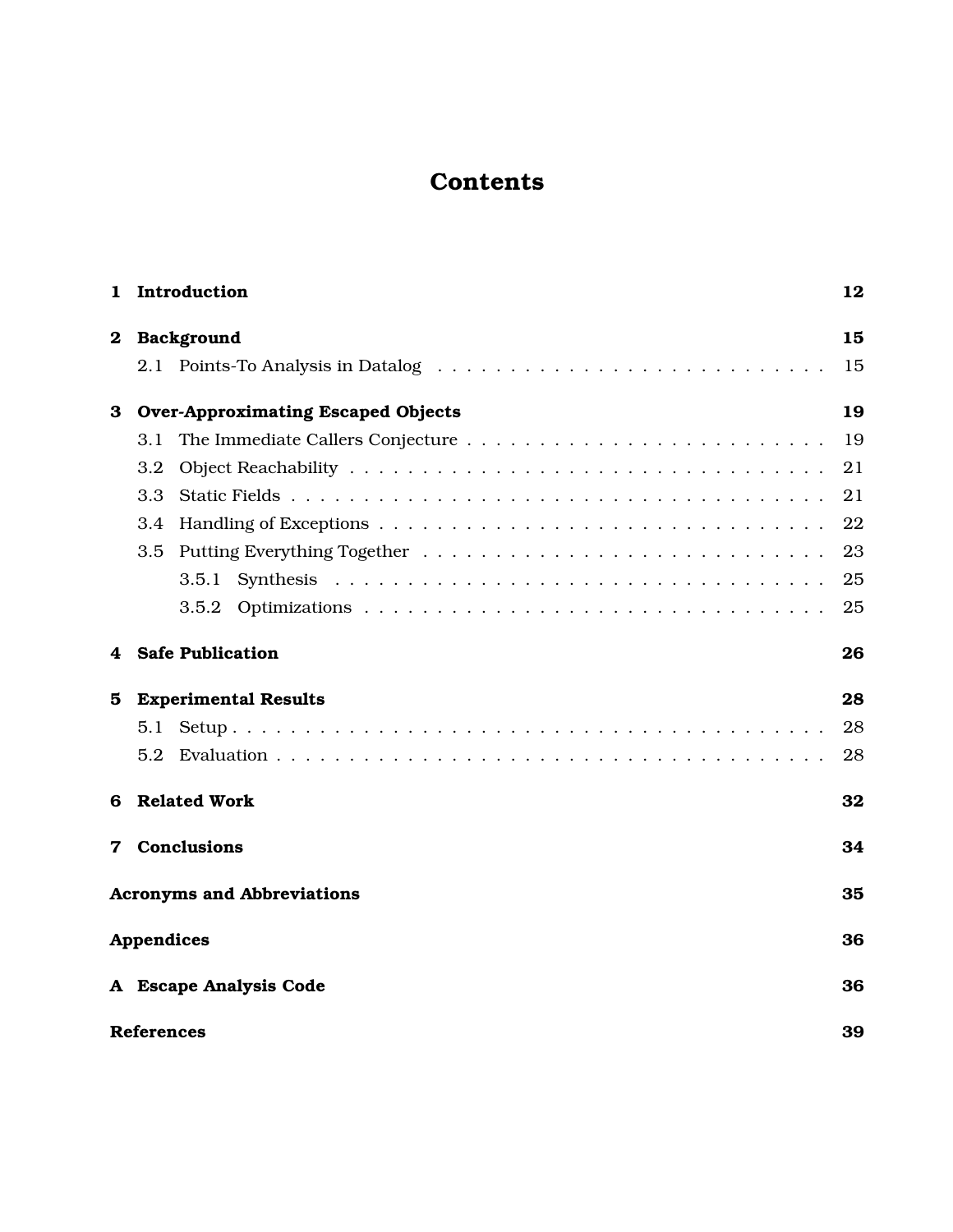### **List of Figures**

| 3.1 |                                                                                                               |  |
|-----|---------------------------------------------------------------------------------------------------------------|--|
|     | 3.2 Cycle in the call-graph $\ldots \ldots \ldots \ldots \ldots \ldots \ldots \ldots \ldots \ldots \ldots 20$ |  |
|     |                                                                                                               |  |
|     |                                                                                                               |  |
|     |                                                                                                               |  |
|     |                                                                                                               |  |
| 4.1 |                                                                                                               |  |
|     |                                                                                                               |  |
| 5.1 |                                                                                                               |  |
| 5.2 |                                                                                                               |  |
|     |                                                                                                               |  |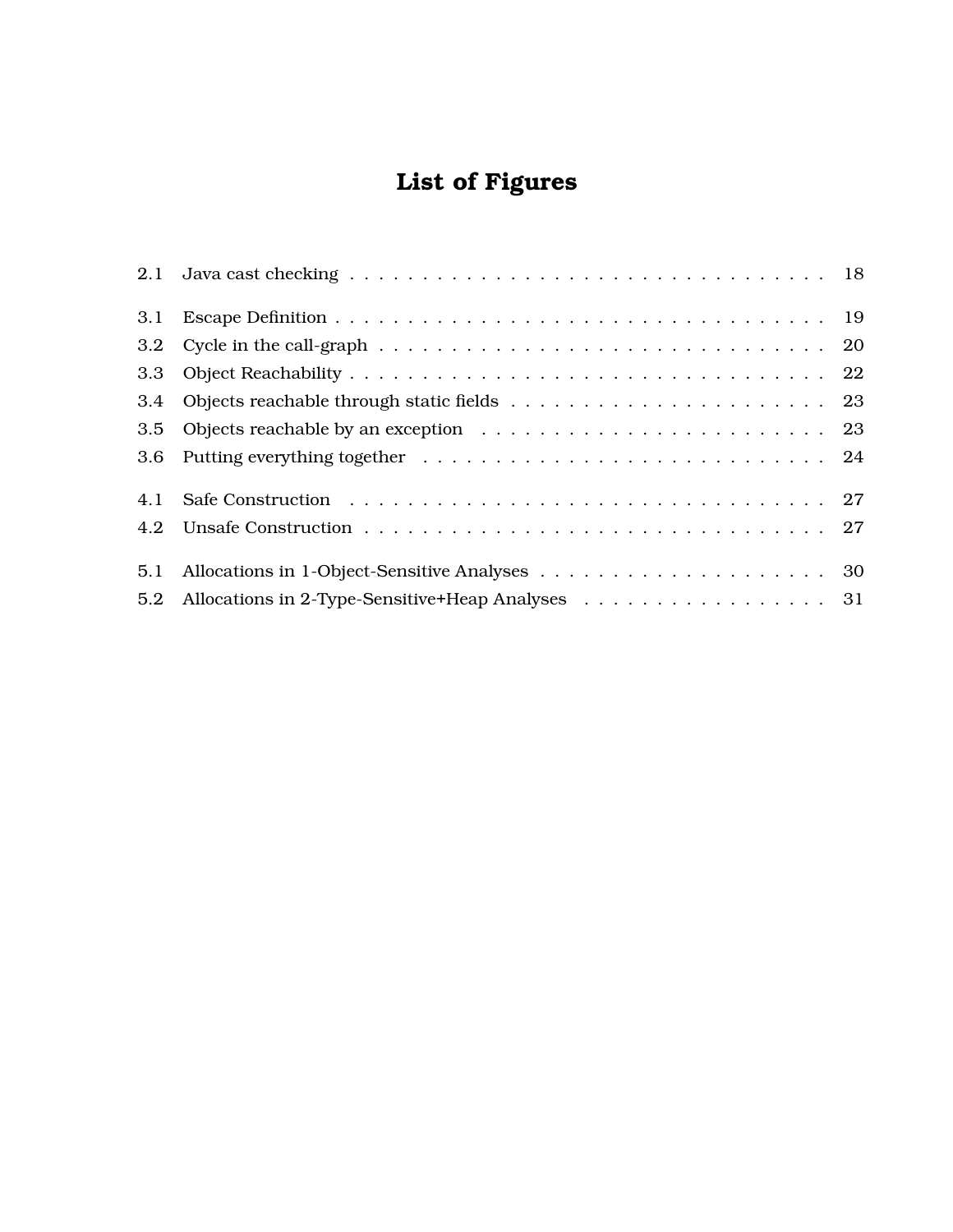### **List of Tables**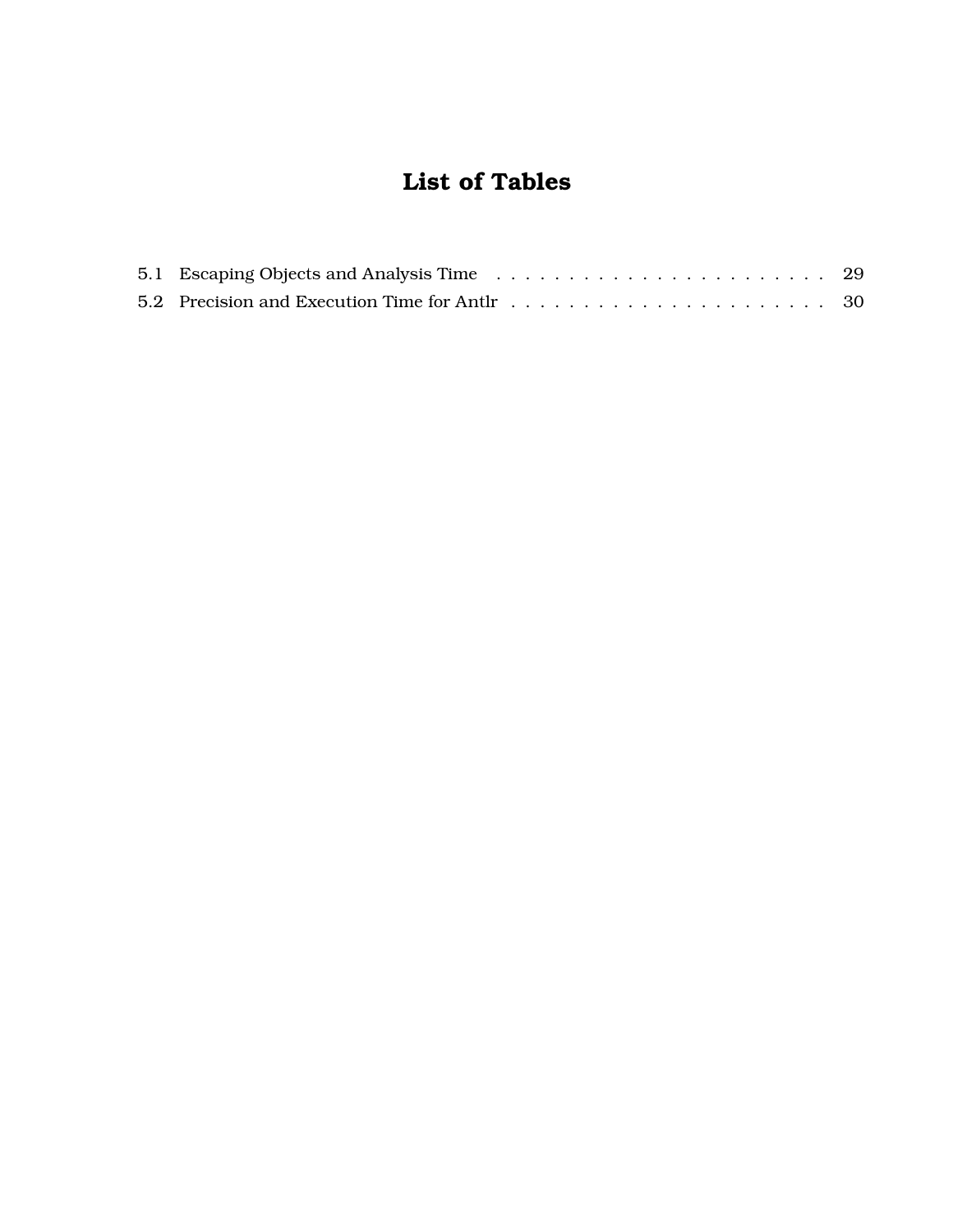## **Preface**

This report is my master thesis for the conclusion of my postgraduate studies at the Department of Informatics & Telecommunications, University of Athens. It was developed as a part of the PADECL Project for the University of Athens, while conducting research with Prof. Yannis Smaragdakis on advanced program analysis using declarative languages.

This work is built on top of the Doop framework for pointer analysis using Datalog, and aims to demonstrate the capabilities of the Datalog language in expressing a variety of static analyses for bug-detection and identification of unsafe coding idioms.

Athens, March 30, 2012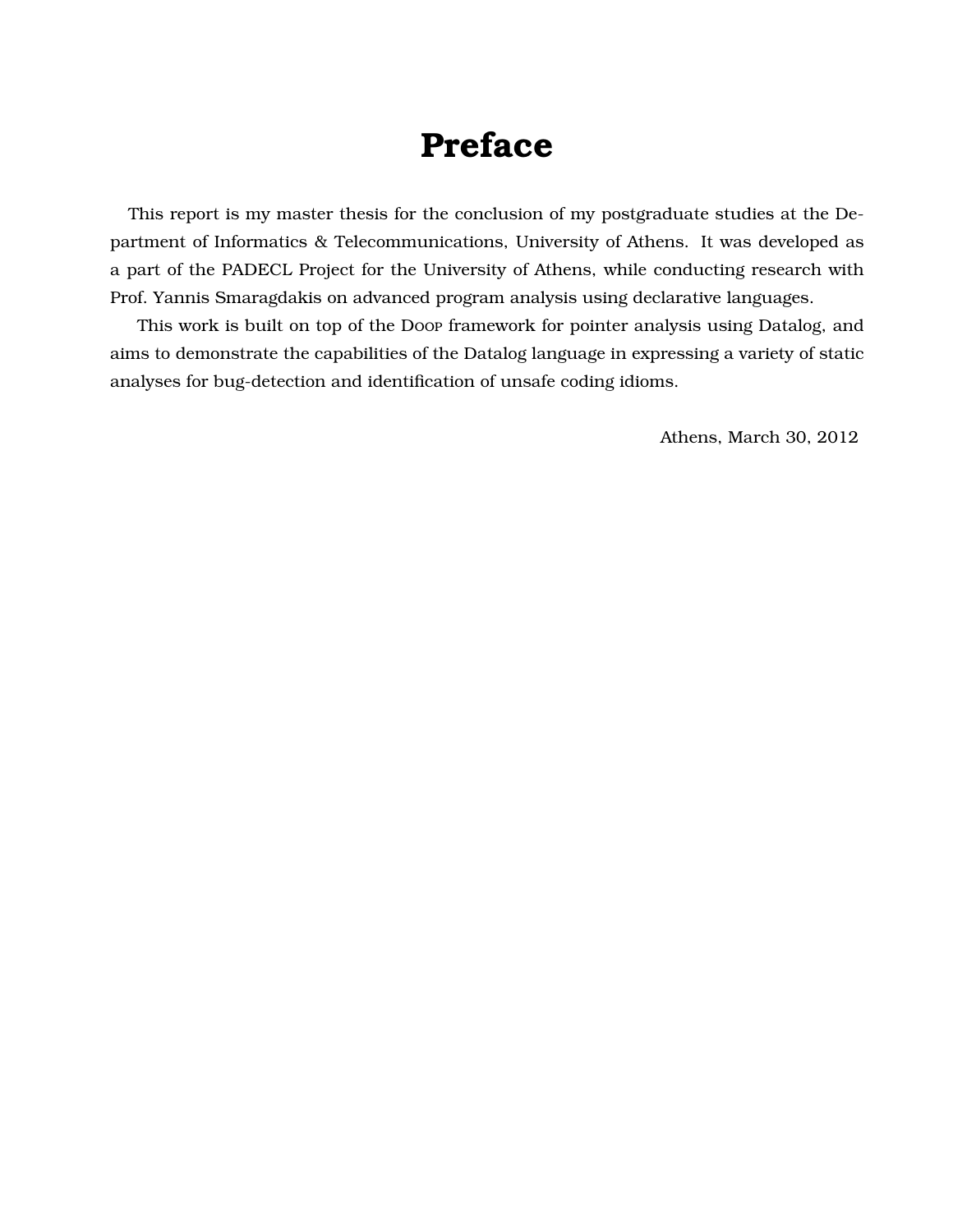### **Introduction**

<span id="page-11-0"></span>An object is deemed to *escape* when it can outlive the method that allocated it. Escape analysis should not be confused with *thread-escape* analysis, where a heap object is said to escape when it can be accessed from more than one threads. In that sense, an object *escapes* from its original *thread of execution*, whereas in the traditional escape analysis an object escapes from the method where it was created.

Escape analysis can be used as a compiler optimization, where heap allocations for nonescaping objects can be converted to stack allocations. This is a common optimization in modern Java compilers [\[9\]](#page-39-0), but is computed with simple lightweight *dataflow* analysis instead of the more heavy whole-program analysis approach. The first reason for this is the dynamic nature of the Java language itself. For one thing, in Java, classes and interfaces are loaded, linked, and initialized dynamically [\[13,](#page-39-1) Chapter 5]. The use of (method-based) jit-compilation makes it impossible to determine when will each method be eventually compiled (which usually happens when a certain per method *usage threshold* is reached [\[17\]](#page-39-2)), or to reason about the corresponding state of the code that has been loaded thus far at each such point. Therefore, any static analysis based on incomplete knowledge may be rendered useless, and its results invalidated, at a point later on. Furthermore, the increase in precision when using whole-program analysis instead of a more simplistic approach (like dataflow analysis) is not yet considered significant enough to justify the additional complexity. Nevertheless, the performance gain has not been studied in practice and the actual increase in precision may change this conviction.

Escape analysis can also be used in the context of bug-detection. The most prominent case is no other than *safe publication* [\[18\]](#page-39-3). To publish an object safely one has to ensure that the this reference is not allowed to escape during construction, or else an object that is not yet fully constructed may become prematurely accessible externally. In such a case, the constructor would fail to preserve any invariants that would be elsewise enforced by the time the constructor returned.

While in the context of dynamic compilation, whole-program analysis cannot be easily employed (e.g., for stack-allocation optimizations), in tools such as IDE debuggers, where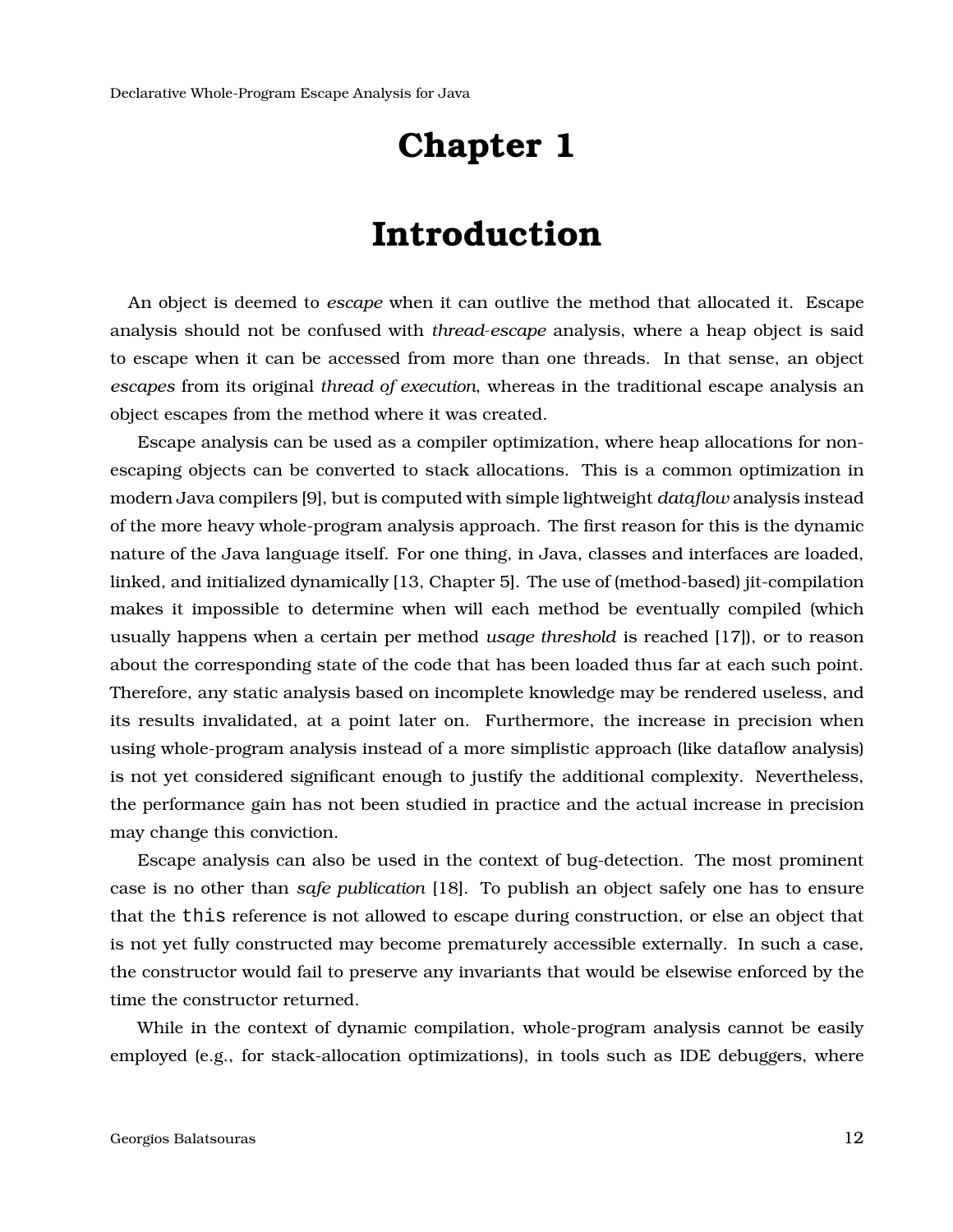it is reasonable to assume that the entire codebase is available, a whole-program escape analysis would make perfect sense. In bug-detection, precision is of the utmost importance, and thus whole-program escape analysis is a very good candidate due to its high accuracy that minimizes false positives of escaped objects.

In summary, this work makes the following contributions:

- We show that we can succinctly express an escape analysis in Datalog. Our analysis is built on top of the Doop framework [\[3\]](#page-38-0) that provides a collection of points-to analyses with varying contexts. Client analyses, like our own, make use of its macro-based system to decouple the choice of context from analysis code. Therefore, our escape analysis can run with any possible context supported by Doop and extended with any future client analysis for this framework.
- We test our analysis with the DaCapo benchmark programs to compare its scalability and precision to earlier work on this field. Our analysis was able to identify  $60.66\%$  of the application heap allocation sites and  $57.43\%$  of all the allocation sites (i.e., including library code), by average, as non-escaping, and thus safe candidates to be allocated on the stack. This unusually high precision should be attributed to whole-program analysis that enables the identification of difficult cases of stack-allocatable objects and also dispenses with oversimplifications that are mostly found in incremental approaches having to deal with incomplete program knowledge dynamically.
- We test various choices of context for escape analysis and compare them in terms of precision and time overhead. We find that there is little effect on precision but significant correlation between the relative time overhead and the choice of context. Specifically, the call-site-sensitive analyses do not perform well, timewise, since they do not adequately prune the search space of object-to-object pointers when computing object reachability.
- We discuss a technique that builds on the escape analysis to identify cases of unsafe publication.

The rest of the thesis is organized as follows: in Chapter [2](#page-14-0) we give a background of points-to analysis in Datalog using the Doop framework. In Chapter [3,](#page-18-0) we present the escape analysis written in Datalog. Chapter [4](#page-25-0) discusses a technique that builds on the escape analysis and identifies cases of unsafe publication. In Chapter [5,](#page-27-0) we present the evaluation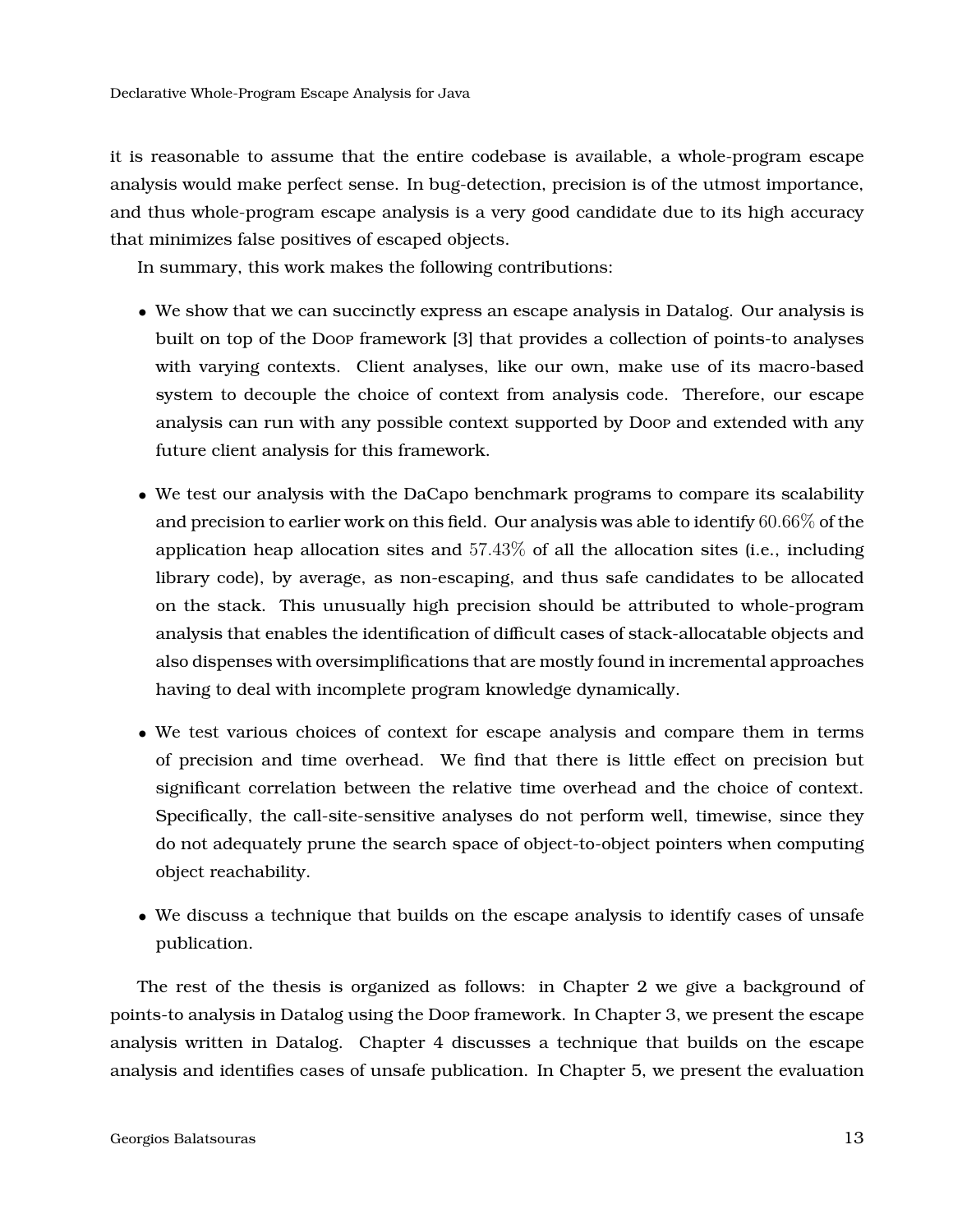of our analysis by testing it on the DaCapo benchmark suite, and compare several choices of context and their effect on performance. We describe related work in Chapter [6](#page-31-0) and conclusions in Chapter [7.](#page-33-0)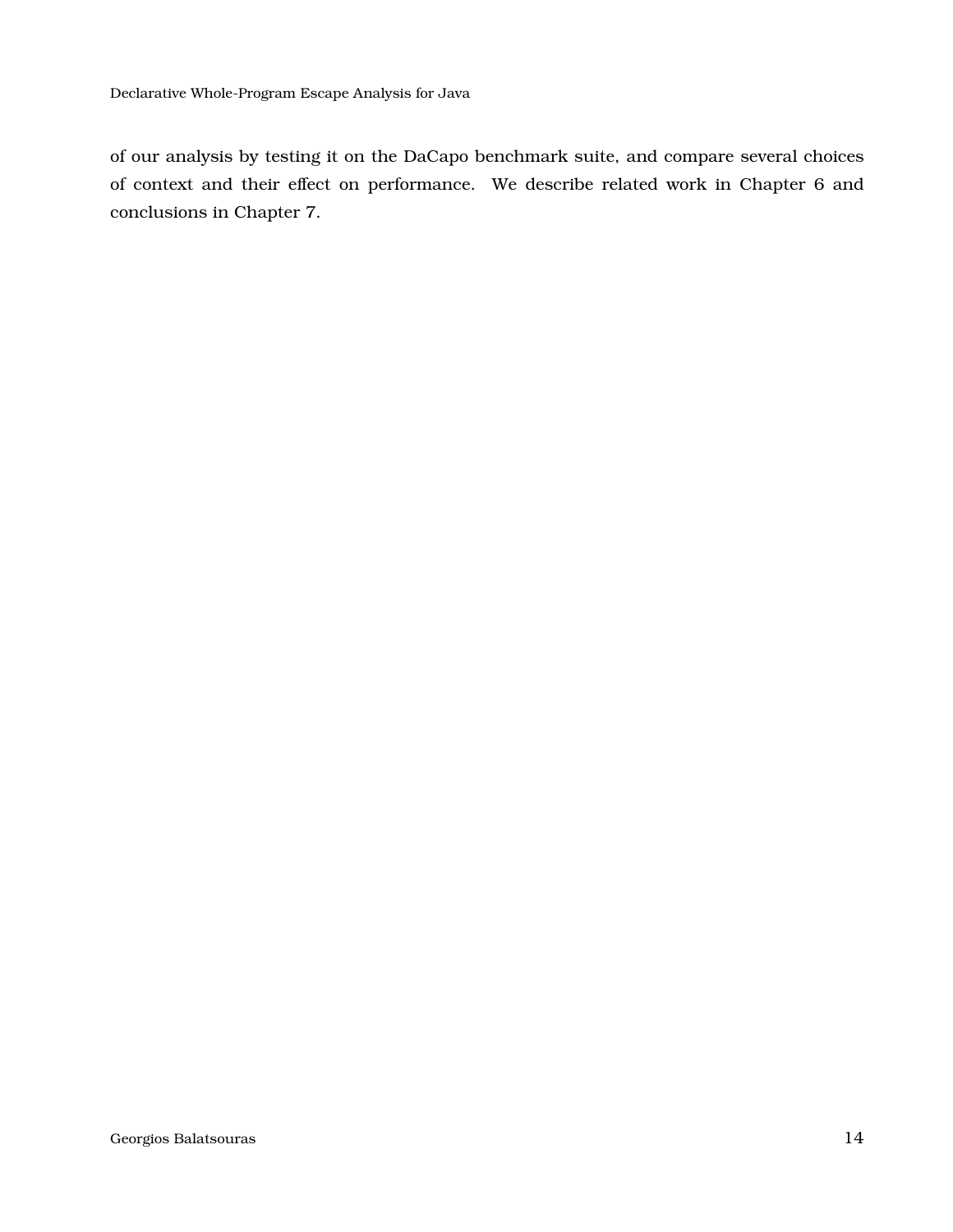## **Background**

<span id="page-14-0"></span>Our escape analysis uses the Doop framework [\[3\]](#page-38-0), which provides a collection of points-to analysis (e.g., context insensitive, call-site sensitive, object sensitive, type sensitive). However, client code that is built upon any such analysis, as in our case, can be entirely oblivious to the exact choice of context (which is specified at runtime) and expressed using a generic API.

#### <span id="page-14-1"></span>**2.1 Points-To Analysis in Datalog**

Doop's primary defining feature is the use of Datalog for its analyses. Architecturally, however, an important aspect of Doop's performance is that it employs an *explicit* representation of relations (i.e., all tuples of a relation are represented as an explicit table, as in a database), instead of using Binary Decision Diagrams (BDDs), which have often been considered necessary for scalable points-to analysis [\[25,](#page-40-0) [24,](#page-40-1) [12,](#page-39-4) [11\]](#page-39-5).

Doop uses a commercial Datalog engine, developed by LogicBlox Inc. This version of Datalog allows ''stratified negation'', that is, negated clauses, as long as the negation is not part of a recursive cycle. It also allows specifying that some relations are functions, that is, the variable space is partitioned into domain and range variables, and there is only one range value for each unique combination of values in domain variables.

Datalog is a great fit for the domain of program analysis and, as a consequence, has been extensively used both for low-level [\[19,](#page-40-2) [10,](#page-39-6) [25\]](#page-40-0) and for high-level [\[5,](#page-38-2) [7\]](#page-38-3) analyses. The essence of Datalog is its ability to define recursive relations. Mutual recursion is the source of all complexity in program analysis. For a standard example, the logic for computing a callgraph depends on having points-to information for pointer expressions, which, in turn, requires a callgraph. We can easily see such recursive definitions in points-to analysis alone. Consider, for instance, two relations, AssignHeapAllocation(?heap, ?var) and Assign(?to, ?from). (We follow the Doop convention of capitalizing the first letter of relation names, while writing variable names in lower case and prefixing them with a questionmark.) The former relation represents all occurrences in the Java program of an instruction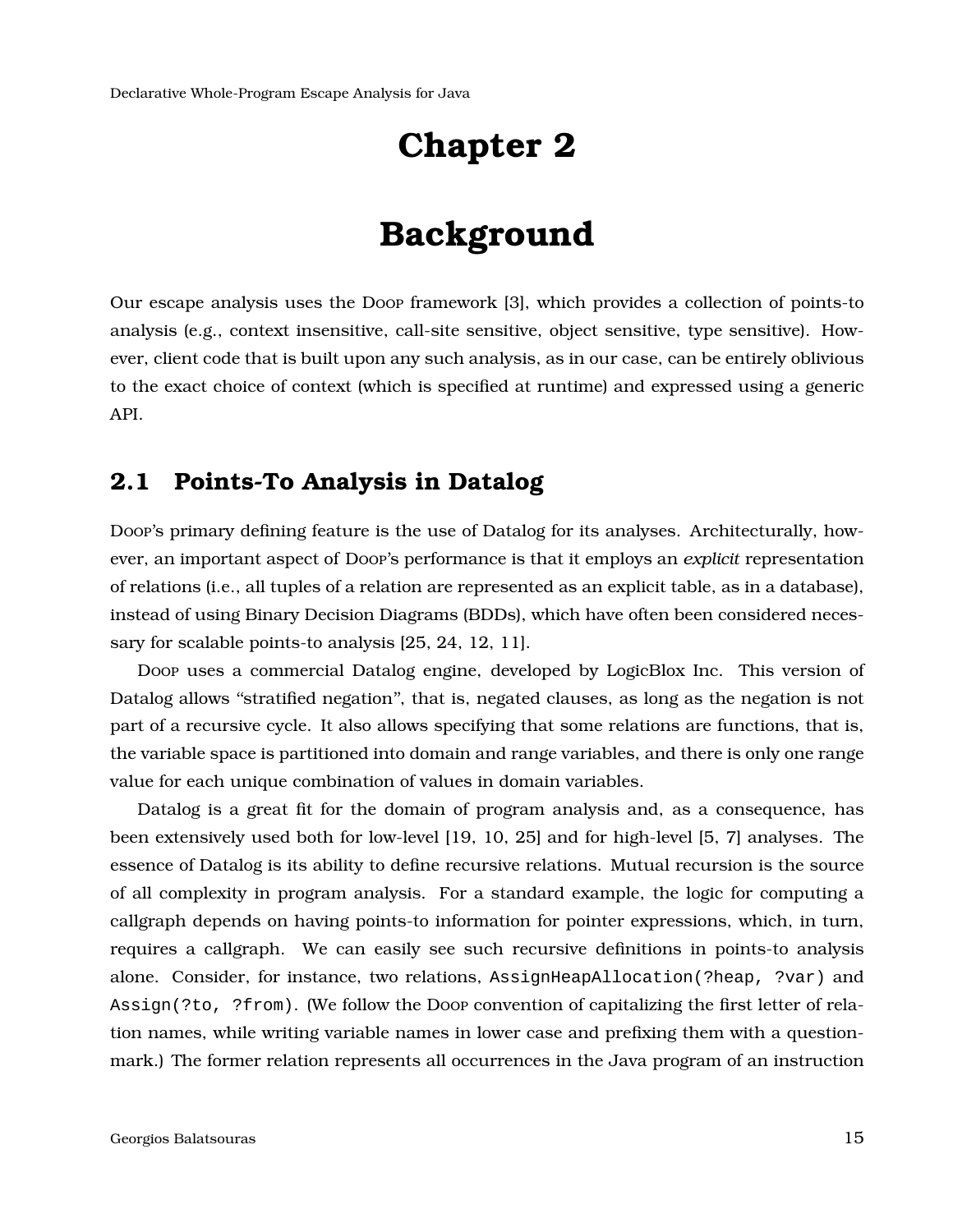$a'a = newA$ ; where a heap object is allocated and assigned to a variable. That is, a preprocessing step takes a Java program (in Doop this is in intermediate, bytecode, form) as input and produces the relation contents. A static abstraction of the heap object is captured in variable ?heap—it can be concretely represented as, for example, a fully qualified class name and the allocation's bytecode instruction index. Similarly, relation Assign contains an entry for each assignment between two Java program (reference) variables.

The mapping between the input Java program and the input relations is straightforward and purely syntactic. After this step, a simple pointer analysis can be expressed entirely in Datalog as a transitive closure computation:

```
1 VarPointsTo(?heap, ?var) <- AssignHeapAllocation(?heap, ?var).
2 VarPointsTo(?heap, ?to) <- Assign(?to, ?from), VarPointsTo(?heap, ?from).
```
The Datalog program consists of a series of *rules* that are used to establish facts about derived relations (such as VarPointsTo, which is the points-to relation, i.e., it links every program variable, ?var, with every heap object abstraction, ?heap, it can point to) from a conjunction of previously established facts. In the LB-Datalog syntax, the left arrow symbol (<-) separates the inferred fact (i.e., the *head* of the rule) from the previously established facts (i.e., the *body* of the rule).

For instance, line 2 above says that if, for some values of ?from, ?to, and ?heap, Assign(?to,?from) and VarPointsTo(?heap,?from) are both true, then it can be inferred that VarPointsTo(?heap,?to) is true. Note the base case of the computation above (line 1), as well as the recursion in the definition of  $VarPointsTo$  (line 2).

The declarativeness of Datalog makes it attractive for specifying complex program analysis algorithms. Particularly important is the ability to specify recursive definitions—program analysis is fundamentally an amalgam of mutually recursive tasks. For instance, Doop uses mutually recursive definitions of points-to analysis and call-graph construction.

The key for a precise points-to analysis is context-sensitivity, which consists of qualifying program variables (and possibly object abstractions—in which case the context-sensitive analysis is said to also have a *context-sensitive heap*) with context information: the analysis collapses information (e.g., ''what objects this method argument can point to'') over all possible executions that result in the same context, while separating all information for different contexts. Object-sensitivity and call-site-sensitivity are the main flavors of context sensitivity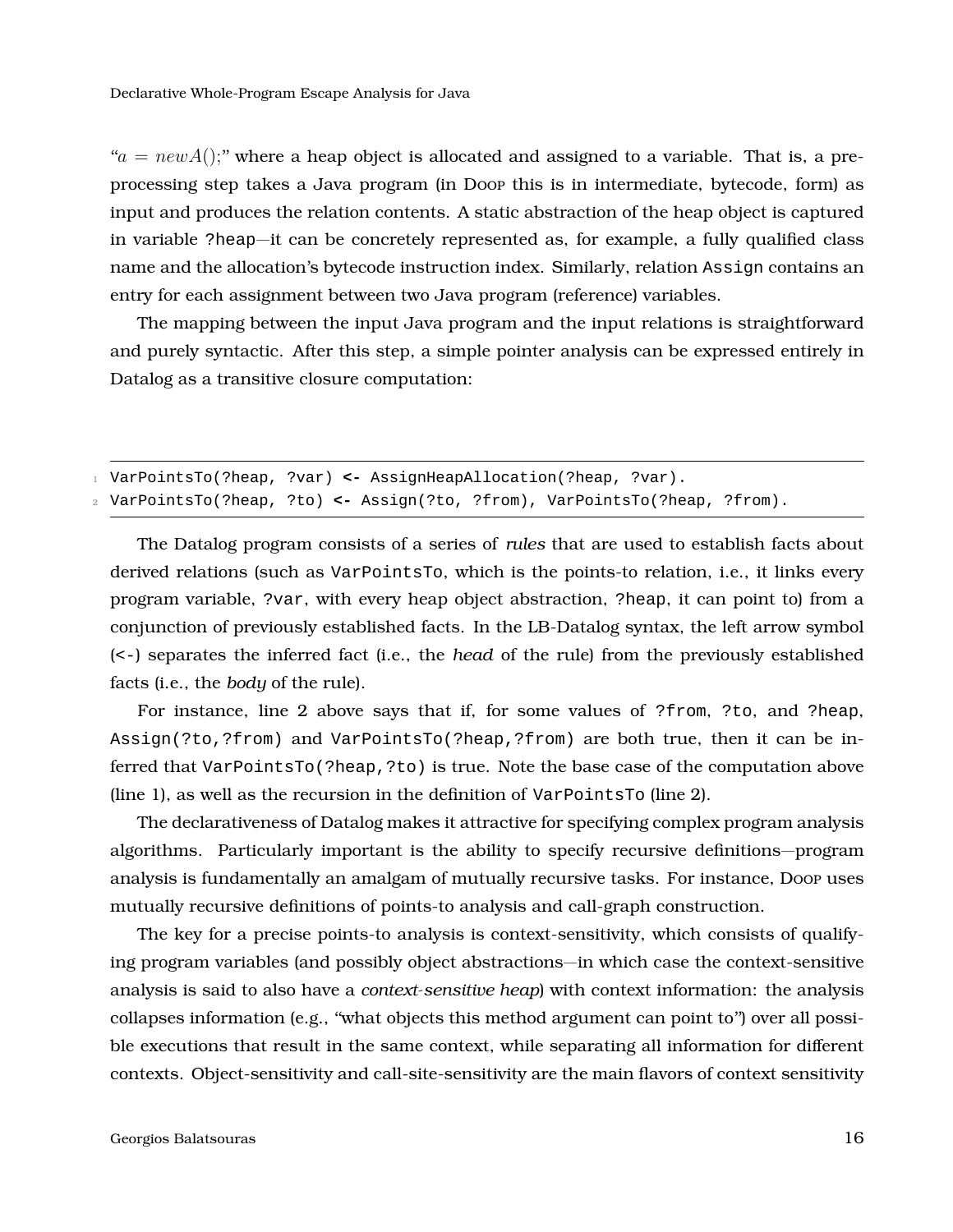in modern points-to analyses. They differ in the contexts of a context, as well as in when contexts are created and updated. To gain insight into the aforementioned variations of context sensitivity, the interested reader is referred to [\[21,](#page-40-3) [14\]](#page-39-7). Here we will not yet concern ourselves with such differences—at this point, it suffices to know that a context-sensitive analysis qualifies its computed facts with extra information.

Context-sensitive analysis in Doop is, to a large extent, similar to the above contextinsensitive logic. The main changes are due to the introduction of Datalog variables representing contexts for variables (and, in the case of a context-sensitive heap, also objects), in the analyzed program. For an illustrative example, the following two rules handle method calls as implicit assignments from the actual parameters of a method to the formal parameters, in a 1-context-sensitive analysis with a context-*insensitive* heap.

(This code is the same for both object-sensitivity and call-site-sensitivity.)

```
1 Assign(?calleeCtx, ?formal, ?callerCtx, ?actual) <-
2 CallGraphEdge(?callerCtx, ?invocation, ?calleeCtx, ?method),
3 FormalParam[?index, ?method] = ?formal,
4 ActualParam[?index, ?invocation] = ?actual.
5
6 VarPointsTo(?heap, ?toCtx, ?to) <-
   Assign(?toCtx, ?to, ?fromCtx, ?from),
   VarPointsTo(?heap, ?fromCtx, ?from).
```
(Note that some of the above relations are functions, in which case the functional notation ''Relation[?domainvar] = ?val'' is used instead of the traditional relational notation, ''Relation(?domainvar, ?val)''. Semantically the two are equivalent, only the execution engine enforces the functional constraint and produces an error if a computation causes a function to have multiple range values for the same domain value.)

The example shows how a derived Assign relation (unlike the input relation Assign in the earlier basic example) is computed, based on the call-graph information, and then used in deriving a context-sensitive VarPointsTo relation.

For deeper contexts, one needs to add extra variables, since pure Datalog does not allow constructors and therefore cannot support value combination. Doop employs a macro system to hide the number of context elements so that such variations do not pollute the main analysis, as well as any client (like in our case, the escape analysis), logic.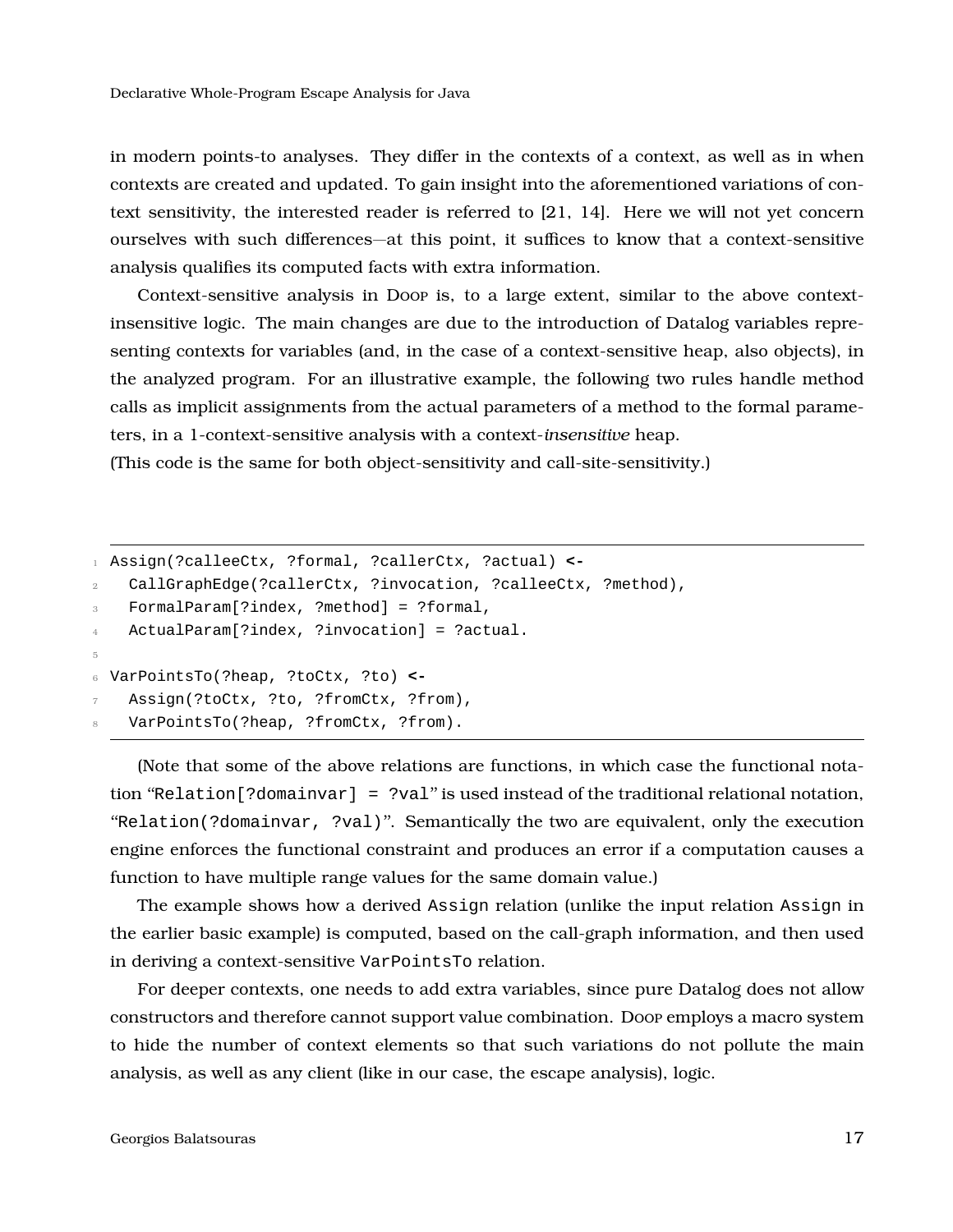```
1 / / If S is an ordinary (nonarray) class, then:
2 // o If T is a class type, then S must be the
3 // same class as T, or a subclass of T.
4 CheckCast(?s, ?s) <- ClassType(?s).
5 CheckCast(?s, ?t) <- Subclass(?t, ?s).
6 ...
7 // o If T is an array type TC[], that is, an array of components
8 // of type TC, then one of the following must be true:
9 // + TC and SC are the same primitive type
10 CheckCast(?s, ?t) <-
11 ArrayType(?s), ArrayType(?t),
12 ComponentType(?s, ?sc), ComponentType(?t, ?sc), PrimitiveType(?sc).
13
14 // + TC and SC are reference types (2.4.6), and type SC can be
15 // cast to TC by recursive application of these rules.
16 CheckCast(?s, ?t) <-
17 ComponentType(?s, ?sc), ComponentType(?t, ?tc),
18 ReferenceType(?sc), ReferenceType(?tc), CheckCast(?sc, ?tc).
```
Figure 2.1: Excerpt of Datalog code for Java cast checking, together with Java Language Specification text in comments. The rules are quite faithful to the specification.

Generally, the declarative nature of Doop often allows for very concise specifications of analyses. In [\[3\]](#page-38-0), Martin Bravenboer and Yannis Smaragdakis demonstrate a striking example of the logic for the Java cast checking—i.e., the answer to the question ''can type A be cast to type B?''. The Datalog rules are almost an exact transcription of the Java Language Specification. A small excerpt, with the Java Language Specification text included in comments, can be seen in Figure [2.1.](#page-17-0)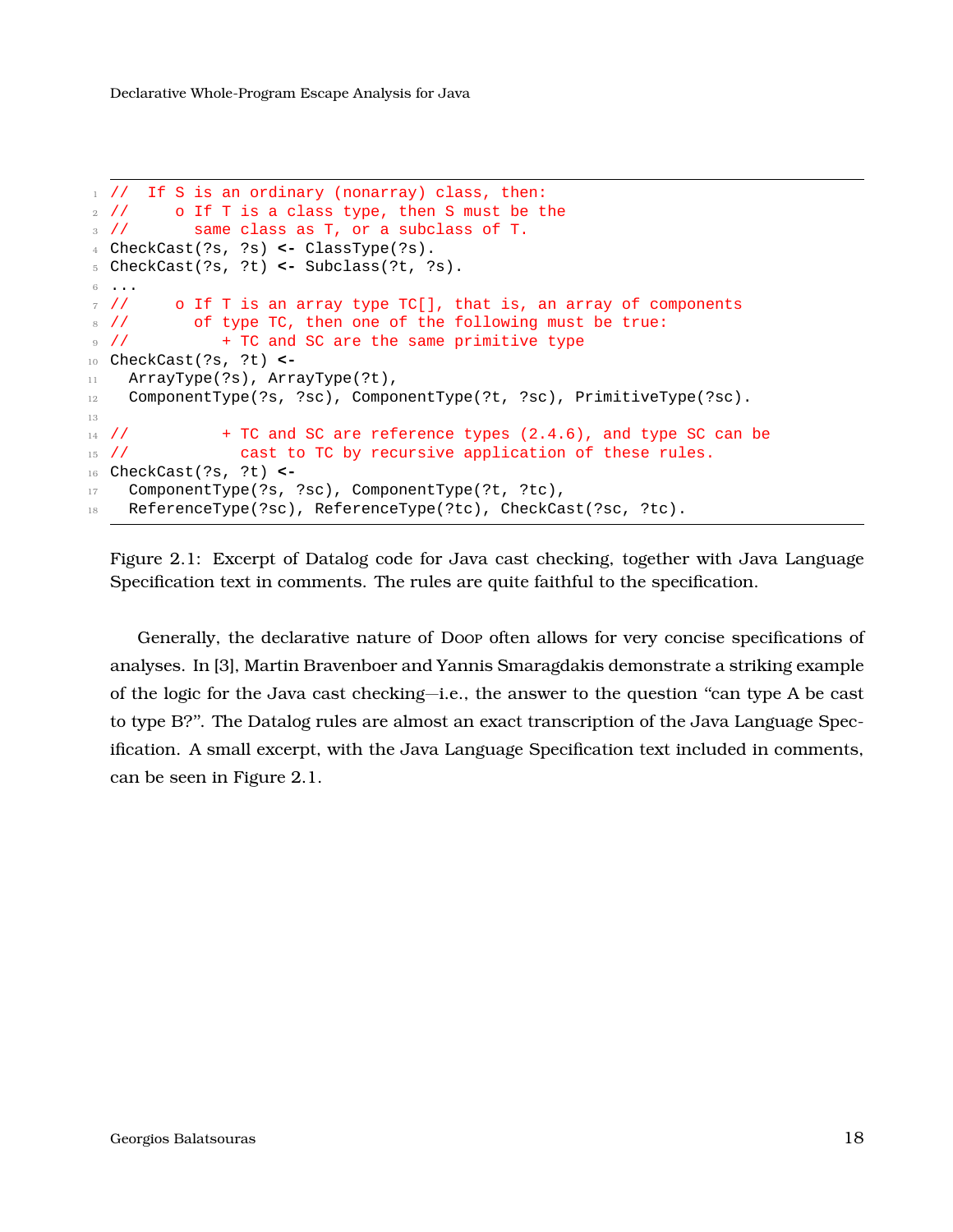### <span id="page-18-0"></span>**Over-Approximating Escaped Objects**

<span id="page-18-1"></span>In this chapter we formalize the concept of escaped objects and describe the static analysis that computes them (or rather, over-approximates them).

#### **3.1 The Immediate Callers Conjecture**

Informally, an object *escapes* when it can "outlive" the method that allocated it (Figure [3.1\)](#page-18-2). It is easier to formalize the notion of non-escaping (i.e., stack-allocatable) objects.

**Definition 3.1.1.** An object o allocated in method m *does not escape* if there is no possible execution of the program in which o may be contained in the set of *live objects* after the instance of  $m$  that allocated  $o$  has returned.

The set of live objects (at time  $t$ ) is a common term in garbage collection, where it is used to denote the objects that are (transitively) reachable by pointer relationships from the *root set* (at time t). The root set in Java consists of the static variables, and the local variables in the activation stack. After garbage collection, the objects not contained in this set may safely be discarded.

Also notice that by  $m$ , we refer to the specific instance that allocated this particular object. There may be other instances of  $m$  higher up the call stack, that may have, in turn, allocated different objects with the same allocation instruction. However, in the context of

```
1 / * Object may escape, if it can outlive the method that allocated it */2
3 MayEscape(?obj) -> HeapAllocationRef(?obj).
4
5 MayEscape(?obj) <-
   MayOutlive(?obj, ?inmethod), AssignHeapAllocation(?obj, _, ?inmethod).
```
Figure 3.1: Escape Definition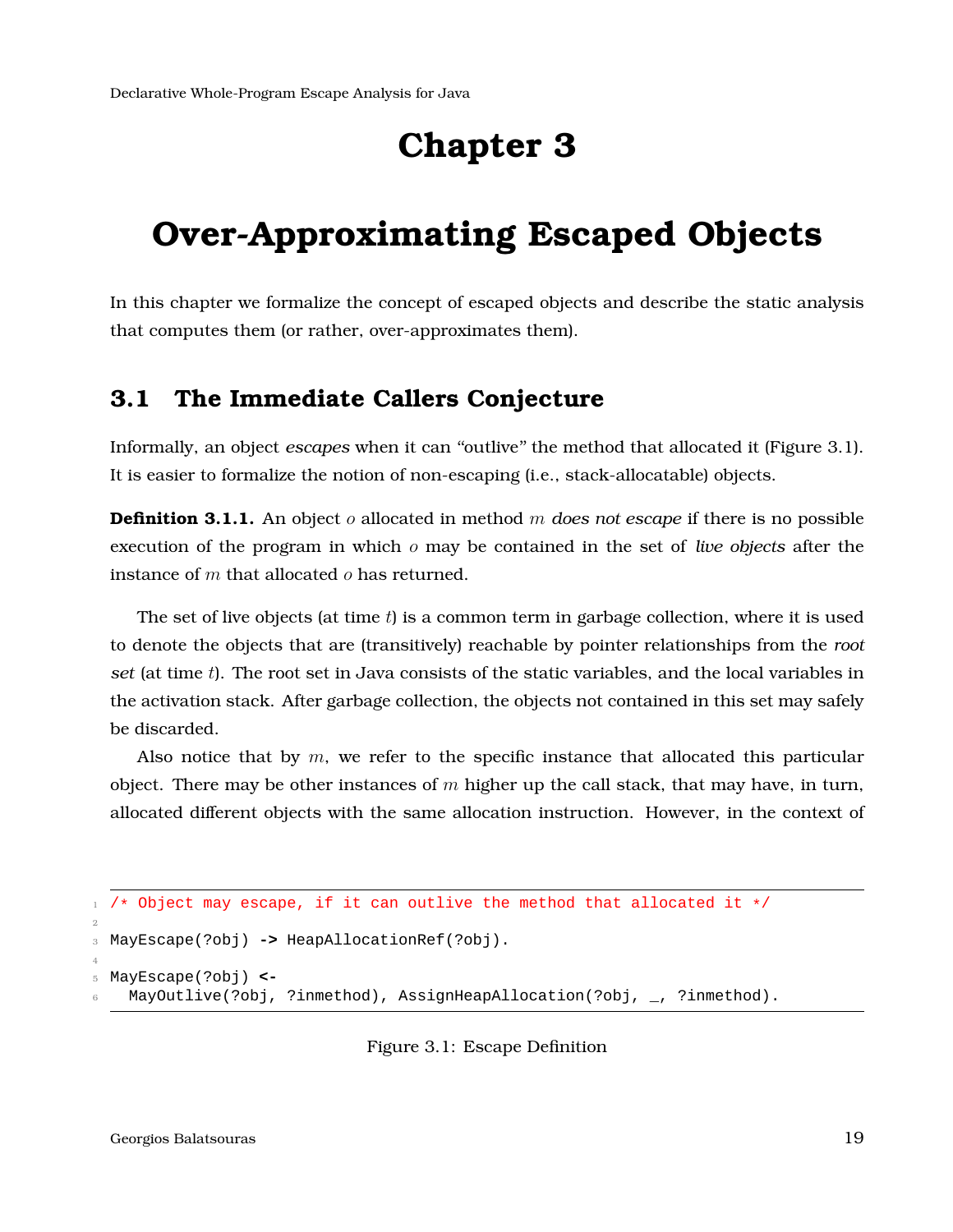<span id="page-19-1"></span>

Figure 3.2: Cycle in which  $m_2$  is both a *caller* and a *callee* of  $m_1$ , and thus may reach the object  $o$  even though it does not escape.

static analysis, we abstract heap objects via their allocation sites (and possibly some analysisspecific heap context) and compute escape information accordingly. Thus, we produce an over-approximation of escaping *heap allocation sites*. Our analysis is sound in the sense that any object allocated at a non-escaping allocation site will definitely not be in the set of live objects since the method call that performed its allocation has returned.

<span id="page-19-3"></span>**Conjecture 3.1.1.** In the absence of exceptions and static variables, an object o allocated in method  $m_1$  escapes only if there exists a method  $m_2$  that may directly call  $m_1$  and (transitively) reach  $o$  through its local variables.

That is, if an object is not reachable by any of the direct callers of the method that allocated it, it will not be reachable by any other indirect callers (i.e., all the methods that may constitute the call stack up to  $m_1$  $m_1$ ) and therefore will not escape.  $^1\,$  (Notice that other methods, such as those that can be called by  $m_1$ , may normally reach  $o$  even if it does not escape.)

<span id="page-19-2"></span><span id="page-19-0"></span> $1$ There is one exception to the reachability of indirect callers. If the call-graph contains cycles, it is possible that an object will be reachable by some of the indirect callers that may also be called by  $m_1$  (and thus form a cycle) and unreachable by all of its direct callers. Even so, the instances that may indeed reach  $o$  will be lower on the call stack than the  $m_1$  that allocated  $o$ , and thus,  $o$  will not escape. Such an example is depicted in Figure [3.2.](#page-19-1)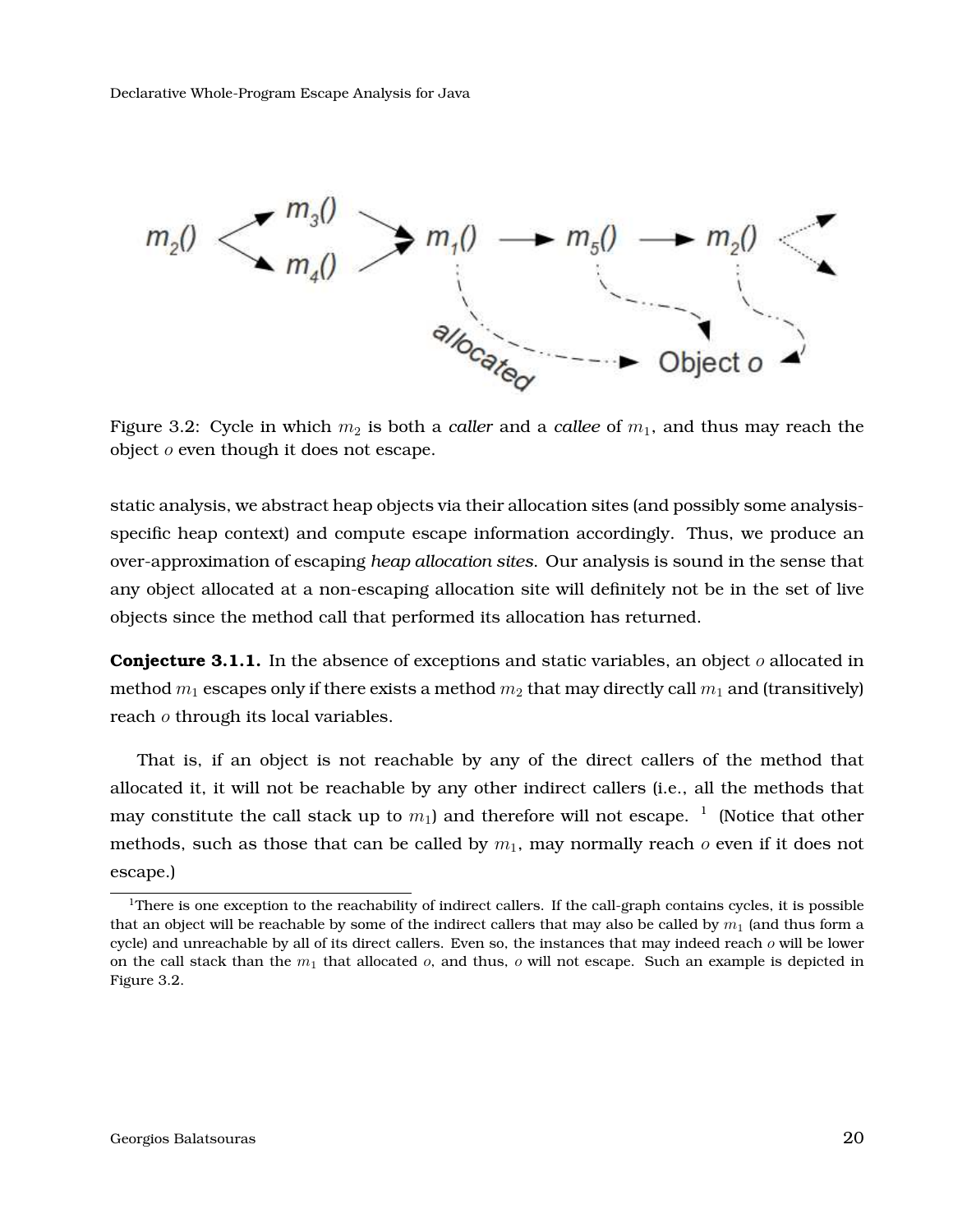#### **3.2 Object Reachability**

In order to compute the escaped objects, we must first compute object reachability. Figure [3.3](#page-21-1) corresponds to this part of the analysis. An object ?fromObj points directly to another object ?toObj, either through some field (lines 9-11), or through some array index (lines 6-7) in case ?fromObj is of an array type. The ArrayIndexPointsTo and InstanceFieldPointsTo relations are precomputed by Doop during the points-to analysis.

For example, an instruction "a.  $f = b$ ;" will cause Doop to produce the fact "Instance" FieldPointsTo(HeapAbstraction(?toObj), ?field, HeapAbstraction(?fromObj))'', if variables " $a$ " and " $b$ " may point to heap objects ?fromObj and ?toObj respectively, and ?field represents the field " $f$ ". The HeapAbstraction macro augments a heap object with context. The "ArrayIndexPointsTo(HeapAbstraction(?toObj), HeapAbstraction (?fromObj))" fact will be produced respectively for the instruction " $a[i] = b;$ ". Notice that, in the latter case, the produced fact will not contain any information about  $i$  (unlike the field case where  $f$  was recorded) since the analysis is array-insensitive.

Computing the transitive closure of object reachability is quite straightforward (lines 15- 19). The compound term ObjectMayReach(?fromObj, ?toObj) denotes that there is a finite sequence of fields and array indices by which ?fromObj may reach ?toObj.

The AnyHeapAbstraction macro (lines 7, 11) states that we dispose of any heap context available at this point when computing the ObjecPointsTo relation. The transitive closure is then computed context-insensitively. Even so, the context sensitivity has played its part, since it reduces the size of the ArrayIndexPointsTo and InstanceFieldPointsTo relations with respect to the context-insensitive case. As it will later be evident in chapter [5,](#page-27-0) the size of InstanceFieldPointsTo is the bottleneck of the escape analysis, and therefore contextsensitivity, even in this limited form, is essential for the efficiency of the escape analysis. On the other hand, the full context-sensitive computation of object-reachability (that is, the retaining of heap context for the ObjectMayReach relation in a manner similar to the ArrayIndexPointsTo relation) would be prohibitive for any heap-sensitive analyses. We believe that this design choice achieves a good tradeoff between precision and performance.

#### <span id="page-20-0"></span>**3.3 Static Fields**

Apart from local variables in the activation stack (i.e., the per-thread *Java virtual machine stack* that adds and removes frames each time a method is invoked and completes respec-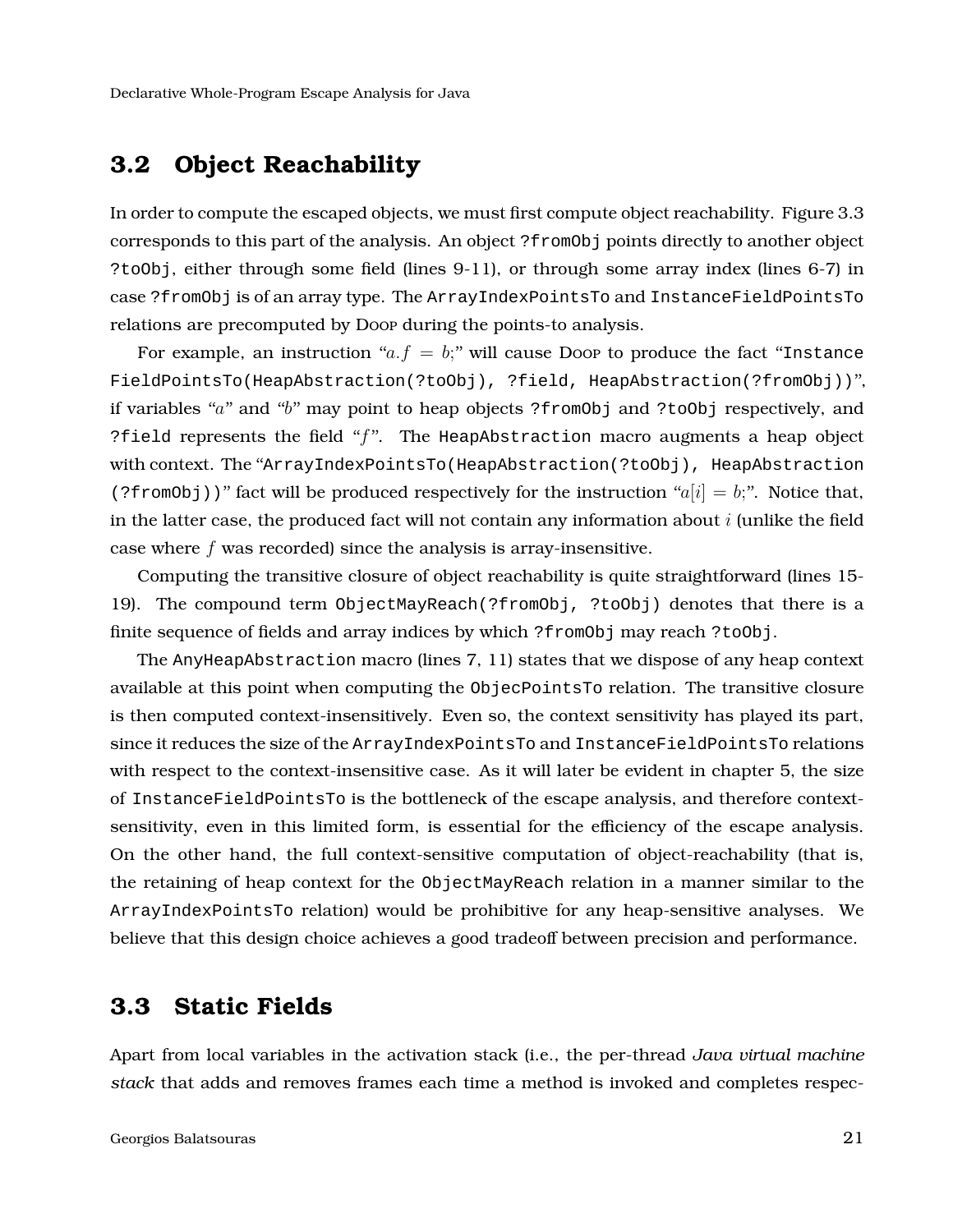```
1 /* Object points-to another object */
\overline{2}3 ObjectPointsTo(?fromObj, ?toObj) ->
4 HeapAllocationRef(?fromObj), HeapAllocationRef(?toObj).
5
6 ObjectPointsTo(?fromObj, ?toObj) <-
7 ArrayIndexPointsTo(AnyHeapAbstraction(?toObj), AnyHeapAbstraction(?fromObj)).
8
9 ObjectPointsTo(?fromObj, ?toObj) <-
10 InstanceFieldPointsTo(
11 AnyHeapAbstraction(?toObj), _, AnyHeapAbstraction(?fromObj)).
12
13 /* Transitive Closure for object reachability */
14
15 ObjectMayReach(?fromObj, ?toObj) <-
16 ObjectPointsTo(?fromObj, ?toObj).
17
18 ObjectMayReach(?fromObj, ?toObj) <-
19 ObjectPointsTo(?fromObj, ?interm), ObjectMayReach(?interm, ?toObj).
```
Figure 3.3: Object Reachability

tively), the root set also contains the static variables. Therefore, any heap object reachable from such a variable at a given time must be included in the set of live objects. Since we lack flow-sensitivity, we choose to simply mark any object that can be reached by any static variable at any given time as escaping.

In Java, static variables can only be defined inside class/interface declarations. The Doop framework represents static variables as field signatures and defines that ''Static FieldPointsTo(HeapAbstraction(?obj), ?field)'' holds if the static field represented by ?field can point to the heap-sensitive object ?obj. From that point, the manner of computing the objects reachable through static fields is a simple transitive closure computation on the aforementioned ObjectPointsTo relation (Figure [3.4\)](#page-22-2).

#### <span id="page-21-0"></span>**3.4 Handling of Exceptions**

Exceptions are the only way to transfer control from a method  $m_1$  to a method  $m_2$  that has not called  $m_1$  directly, but instead has reached it through a non-empty sequence of intermediate method calls. In that case, the only part of  $m_1$ 's state that is accessible at the point when the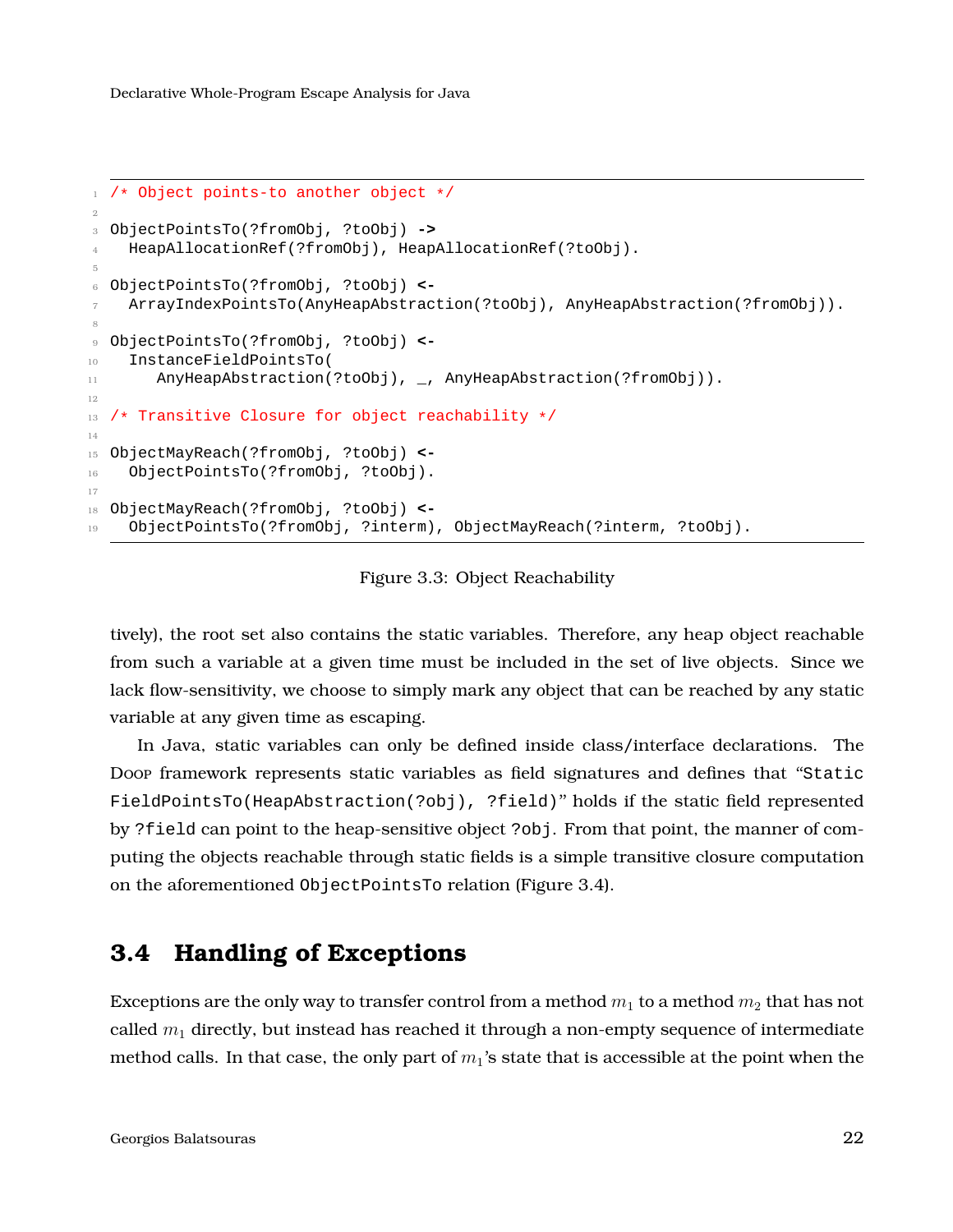```
1 /* Objects reachable through static field */
\overline{2}3 ReachableThroughStaticField(?obj) -> HeapAllocationRef(?obj).
4
5 ReachableThroughStaticField(?obj) <-
    StaticFieldPointsTo(AnyHeapAbstraction(?obj), _).
7
8 ReachableThroughStaticField(?toObj) <-
    9 ReachableThroughStaticField(?fromObj), ObjectPointsTo(?fromObj, ?toObj).
```
Figure 3.4: Objects reachable through static fields

```
1 / * Objects reachable by thrown exception */2
3 ReachableByException(?obj) -> HeapAllocationRef(?obj).
4
5 ReachableByException(?obj) <-
6 ThrowPointsTo(AnyHeapAbstraction(?obj), AnyContext(_)).
7
8 ReachableByException(?toObj) <-
   9 ReachableByException(?fromObj), ObjectPointsTo(?fromObj, ?toObj).
```
Figure 3.5: Objects reachable by an exception

exception is caught in  $m_2$  is the thrown exception and anything reachable from it.

The handling of this case is analogous to that of Section [3.3,](#page-20-0) where the basis of the recursion is now the relation ThrowPointsTo (Figure [3.5\)](#page-22-3). That is, we treat everything that can be reached by any exception as escaping. In Doop, ''ThrowPointsTo(HeapAbstraction(?exc), Context(?ctx, ?meth))'' holds if method ?meth (with context ?ctx) can throw an exception ?exc (which is in fact an ordinary heap-sensitive object of the appropriate exception type).

### <span id="page-22-0"></span>**3.5 Putting Everything Together**

<span id="page-22-1"></span>Figure [3.6](#page-23-0) presents the main body of the code that constitutes the escape analysis.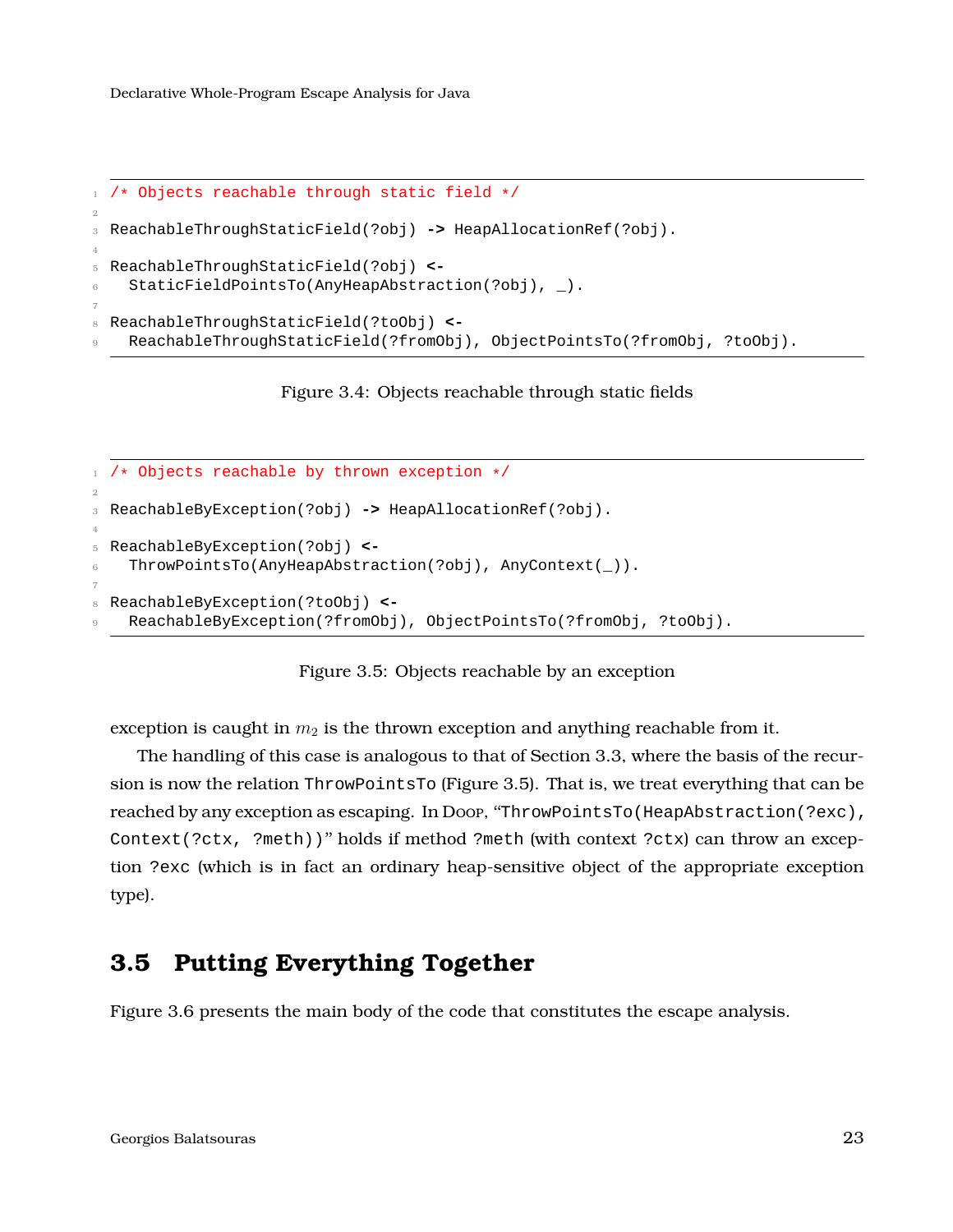```
1 /* Context-insensitive direct function calls */
2
3 Calls(?m1, ?m2) -> MethodSignatureRef(?m1), MethodSignatureRef(?m2).
4 Calls(_, ?m) -> Reachable(?m).
5
6 Calls(?fromMethod, ?toMethod) <-
7 CallGraphEdge(AnyContext(?invocation), AnyContext(?toMethod)),
8 Instruction:Method[?invocation] = ?fromMethod,
9 Reachable(?fromMethod).
10
11 /* Method may reference object */
12
13 MethodsThatMayReference(?obj, ?meth) ->
14 MethodSignatureRef(?meth), HeapAllocationRef(?obj).
15
16 MethodsThatMayReference(?obj, ?meth) <-
17 VarPointsTo(AnyHeapAbstraction(?obj), AnyContext(?var)),
18 Var:DeclaringMethod(?var, ?meth),
19 Reachable(?meth).
20
21 /* Object may outlive a method */
22
23 MayOutlive(?obj, ?method) ->
24 HeapAllocationRef(?obj), MethodSignatureRef(?method).
25
26 lang:derivationType['MayOutlive] = "Derived".
27
28 MayOutlive(?obj, ?method) <-
29 ReachableThroughStaticField(?obj), Reachable(?method).
30
31 MayOutlive(?obj, ?method) <-
32 ReachableByException(?obj), Reachable(?method).
33
34 MayOutlive(?obj, ?callee) <-
35 Calls(?caller, ?callee), MethodsThatMayReference(?obj, ?caller).
36
37 MayOutlive(?toObj, ?callee) <-
38 Calls(?caller, ?callee),
39 MethodsThatMayReference(?fromObj, ?caller),
40 ObjectMayReach(?fromObj, ?toObj).
```
Figure 3.6: Putting everything together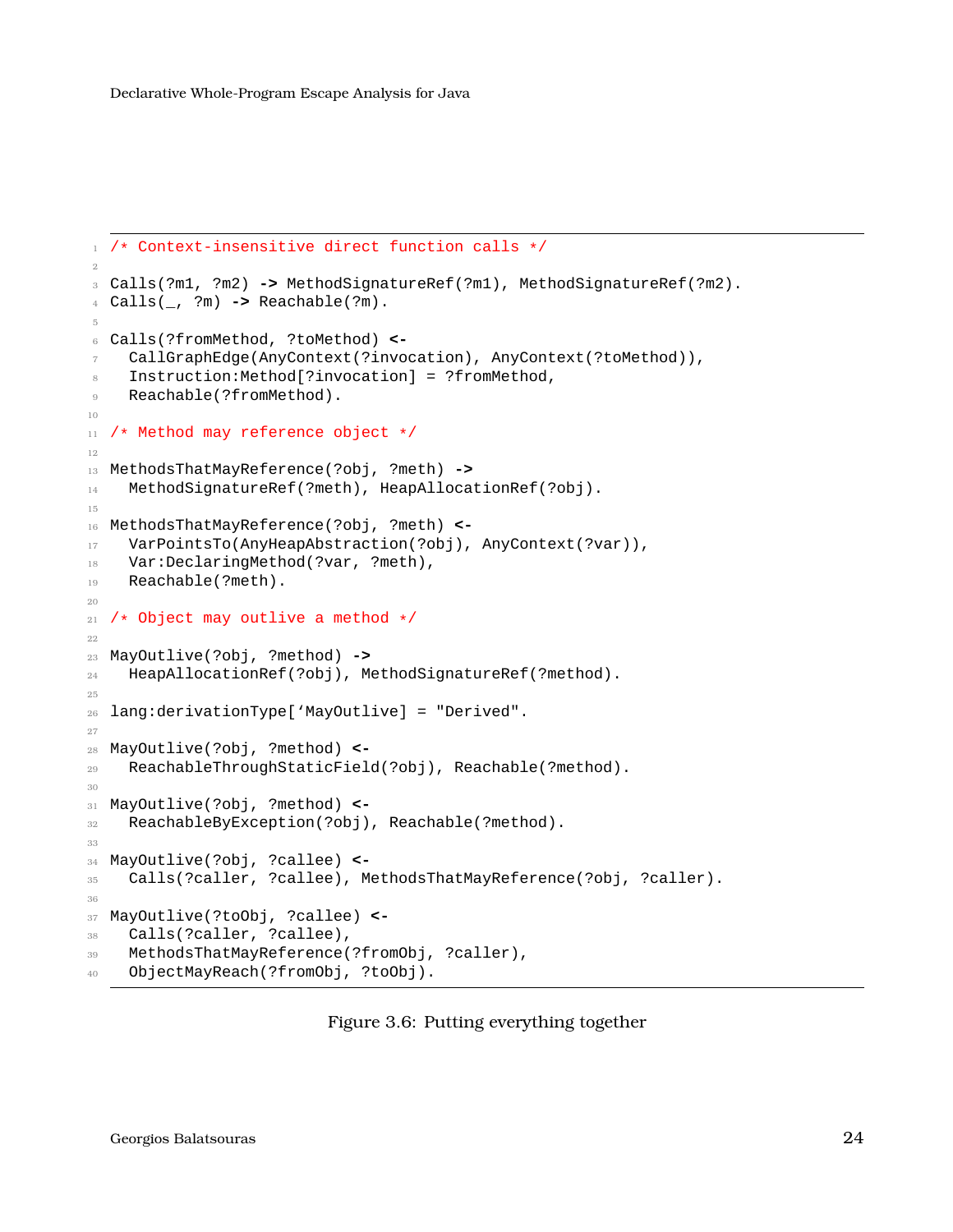#### **3.5.1 Synthesis**

The MethodsThatMayReference relation contains an (?obj, ?method) pair if method ?meth defines a variable ?var which may point to object ?obj (Figure [3.6,](#page-23-0) lines 13-19). The Calls relation (lines 3-9) represents a context-insensitive method-to-method call graph edge.

We are now able to define the MayOutlive relation (lines 23-40) to bring it all together. The MayOutlive relation is never computed exhaustively (as stated in line 26), but is instead inlined in MayEscape (Figure [3.1\)](#page-18-2). Therefore, its arguments (e.g., ?toObj, ?callee) will be bound to a heap object and to the method that allocated it.

<span id="page-24-0"></span>Lines 28-29 and 31-32 relate to Section [3.3](#page-20-0) and Section [3.4](#page-21-0) respectively. Lines 34-40 correspond to Conjecture [3.1.1,](#page-19-3) by stating that an object escapes if it is directly (lines 34-35) or indirectly (37-40) reachable by an immediate caller of the method that allocated it.

#### **3.5.2 Optimizations**

The use of the Reachable relation (lines 9, 19, 29, 32) is an optimization that limits the escape analysis to the reachable methods. Therefore, the objects that may escape are a subset of the reachable objects (i.e., the objects allocated in reachable methods). The constraint in line 4 acts as a simple sanity check.

Appendix [A](#page-35-0) contains the entire code of the escape analysis presented in this chapter, including some additional optimizations specific to the LogicBlox engine [\[3\]](#page-38-0) that are out of the scope of this thesis.

The fact that, in about 100 lines of code, we were able to express a powerful escape analysis shows how expressive Datalog is, and how appropriate an environment for developing static analyses. Furthermore, the design of Doop, with its variety of supporting contexts and its macro-based API, facilitates the generilization of any such client analysis. The escape analysis may be added on top of any points-to analysis, with no need for code changes.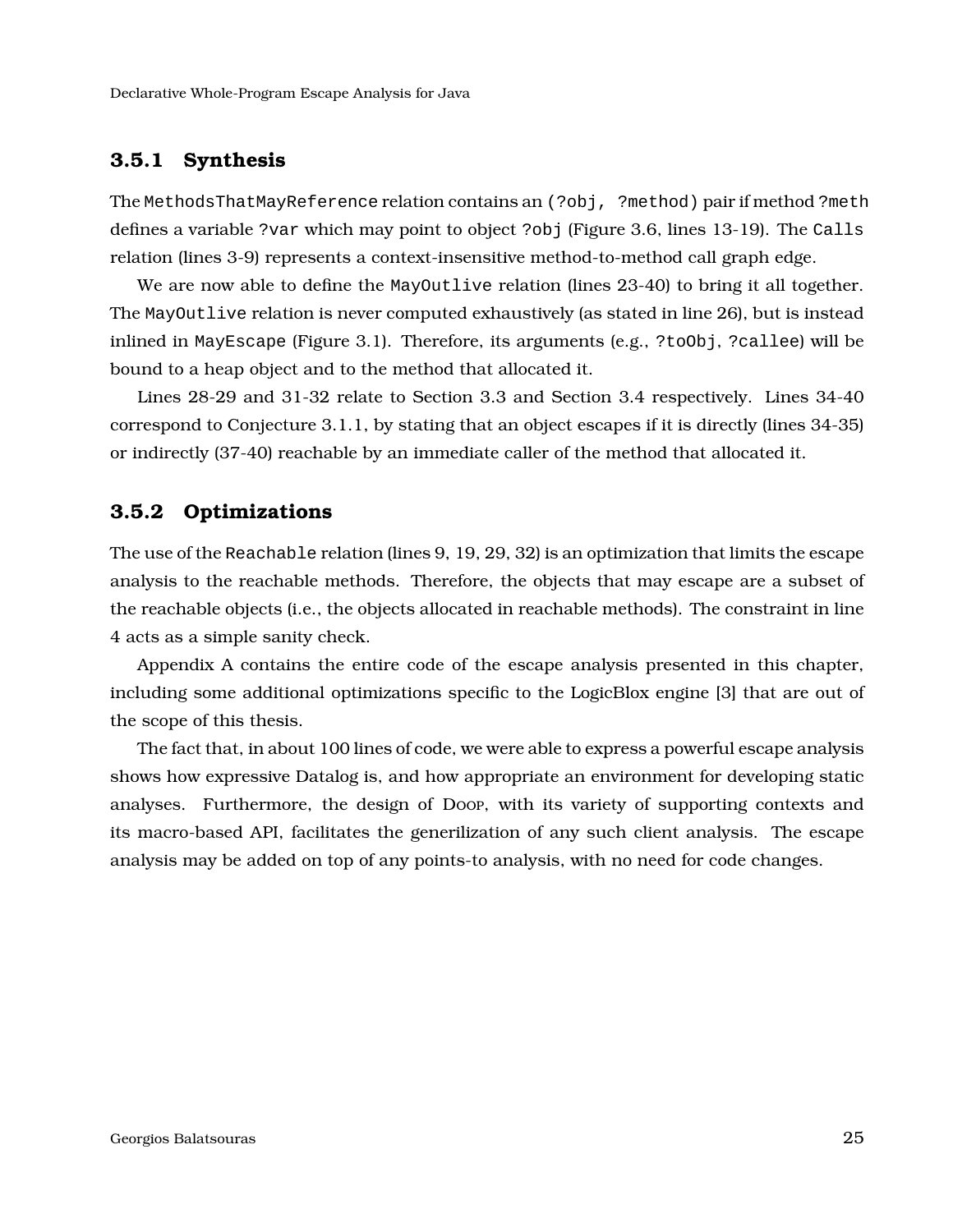## **Safe Publication**

<span id="page-25-0"></span>A caveat for using escape analysis to identify pathological cases of unsafe construction is that we cannot use references to the original object that is being created (and to which the constructor's this reference points to), since that object will probably ''leak'' to a left-value of an assignment (with a new command as its right-value that implicitly calls a constructor). This problem can be circumvented by introducing an artificial per-constructor object and an additional VarPointsTo edge to it from the constructor's this reference. In this way we can insulate the via-constructor escaping from ordinary external instance creation commands by simply examining the lifetime of this auxiliary object. If the analysis reports that such an object escapes, then the corresponding constructor is unsafe, since the only way for the object to outlive it is by escaping while under construction.

In Figure [4.1](#page-26-0) for instance, the class SafelyConstructed does not let the this reference escape during construction. This can be detected by creating an auxiliary heap object HeapObject:Guard and a VarPointsTo edge from the constructor's this variable to it. We then have to check only that this particular object, or any other auxiliary object for this class's constructors, does not escape (and indeed it doesn't) in order to characterize the class as safely constructed.

In Figure [4.2](#page-26-1) the this reference gets written to a static field during construction. Thus, the auxiliary object escapes (Section [3.3\)](#page-20-0) and unsafe construction is detected. If the constructor was supposed to enforce the invariant that the msg field is always uppercase, it now fails to do so by prematurely publishing the object under construction in a static field (that may be read too soon by another thread for example).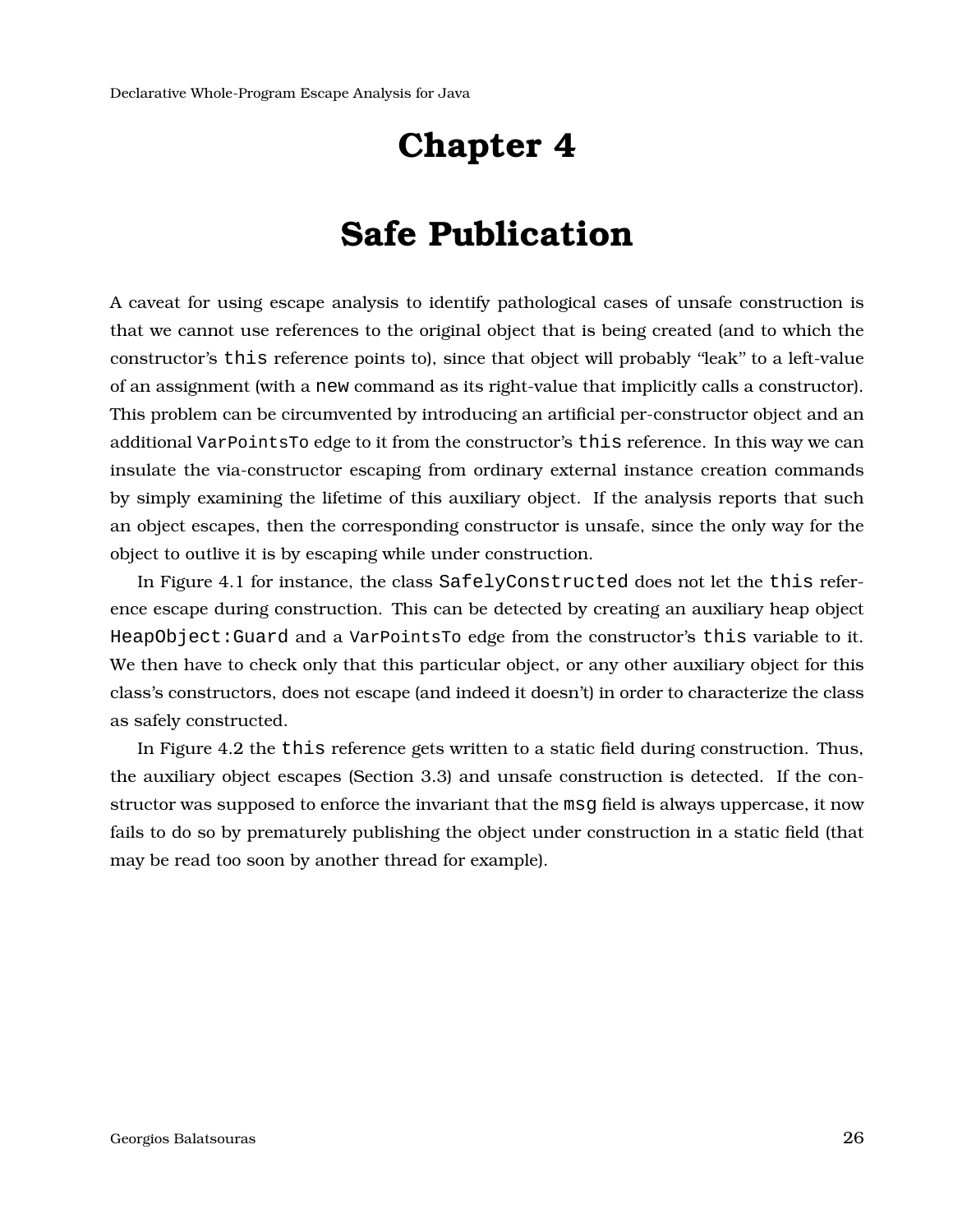```
1 public class SafelyConstructed {
2 private final String msg;
3
4 /** Constructor */
5 public SafelyConstructed(String message) {
6 //! this -> {HeapObject:1, HeapObject:Guard}
7 init(message);
8 }
9
10 /** Helper method that performs some basic initialization */
11 private final void init(msg) {
12 //! this -> {HeapObject:1, HeapObject:Guard}
13 this.msg = msg.toUpperCase();
14 }
15
16 public void main(String[] args) {
17 Object obj = new SafelyConstructed("I'm safe"); //! obj -> HeapObject:1
18 }
19 }
```
<span id="page-26-1"></span>

```
1 public class EscapingUnderConstruction {
2 private String msg;
3 public static EscapingUnderConstruction instance;
4
5 /** Constructor */
6 public EscapingUnderConstruction(String message) {
7 this.msg = message;
8 init();
9 }
10
11 /** Helper method that performs some basic initialization */
12 private final void init() {
13 instance = this; //! auxiliary object escapes
14 this.msg = msg.toUpperCase();
15 }
16 }
```
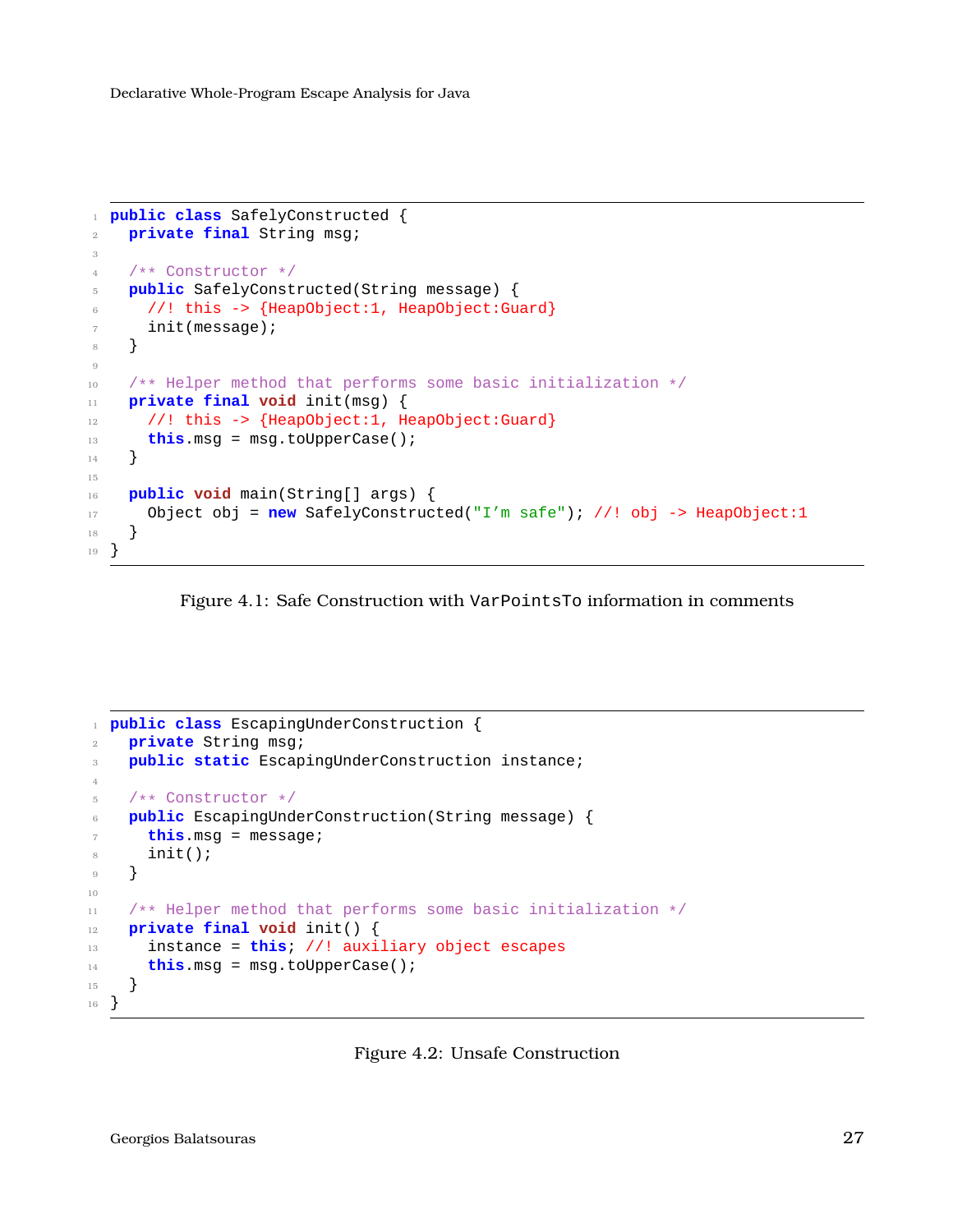### **Experimental Results**

<span id="page-27-1"></span><span id="page-27-0"></span>This chapter presents the evaluation of the escape analysis on a well-known benchmark suite, and the experimental results.

#### **5.1 Setup**

We use a 64-bit machine with a quad-core Xeon E5530 2.4GHz CPU (only one thread was active at a time). The machine has 24GB of RAM.

We analyzed the DaCapo benchmark programs, v.2006-10-MR2, with JDK 1.4. These benchmarks are the largest in the literature on context-sensitive points-to analysis. We concentrated on a subset of the DaCapo benchmarks, namely the *antlr*, *chart*, *eclipse*, *luindex*, and *pmd*, all of which can be successfully analyzed by the Doop framework with reflectionanalysis enabled.

#### <span id="page-27-2"></span>**5.2 Evaluation**

Table [5.1](#page-28-0) presents the time overhead and the number of escaped objects reported by our analysis for each benchmark. The "time overhead" is the additional time required by the escape analysis, whereas the ''total time'' is the sum of the escape analysis time plus the time of the basic analysis as performed by Doop.

The rest is the total heap allocations (''allocations''), the heap allocations in reachable code (''reachable''), and the escaping heap allocations (''escaping''). The ''stack-allocatable'' percentage is computed as the fraction of the reachable allocations that do not escape (Section [3.5.2\)](#page-24-0). Moreover, we also measure the escaped/reachable objects in application code (i.e., not including library code).

The execution time overhead is significant  $(8-24\%)$  but anticipated since it involves the semi-expensive computation of the transitive closure of object reachability (which may be useful in other contexts as well in the future).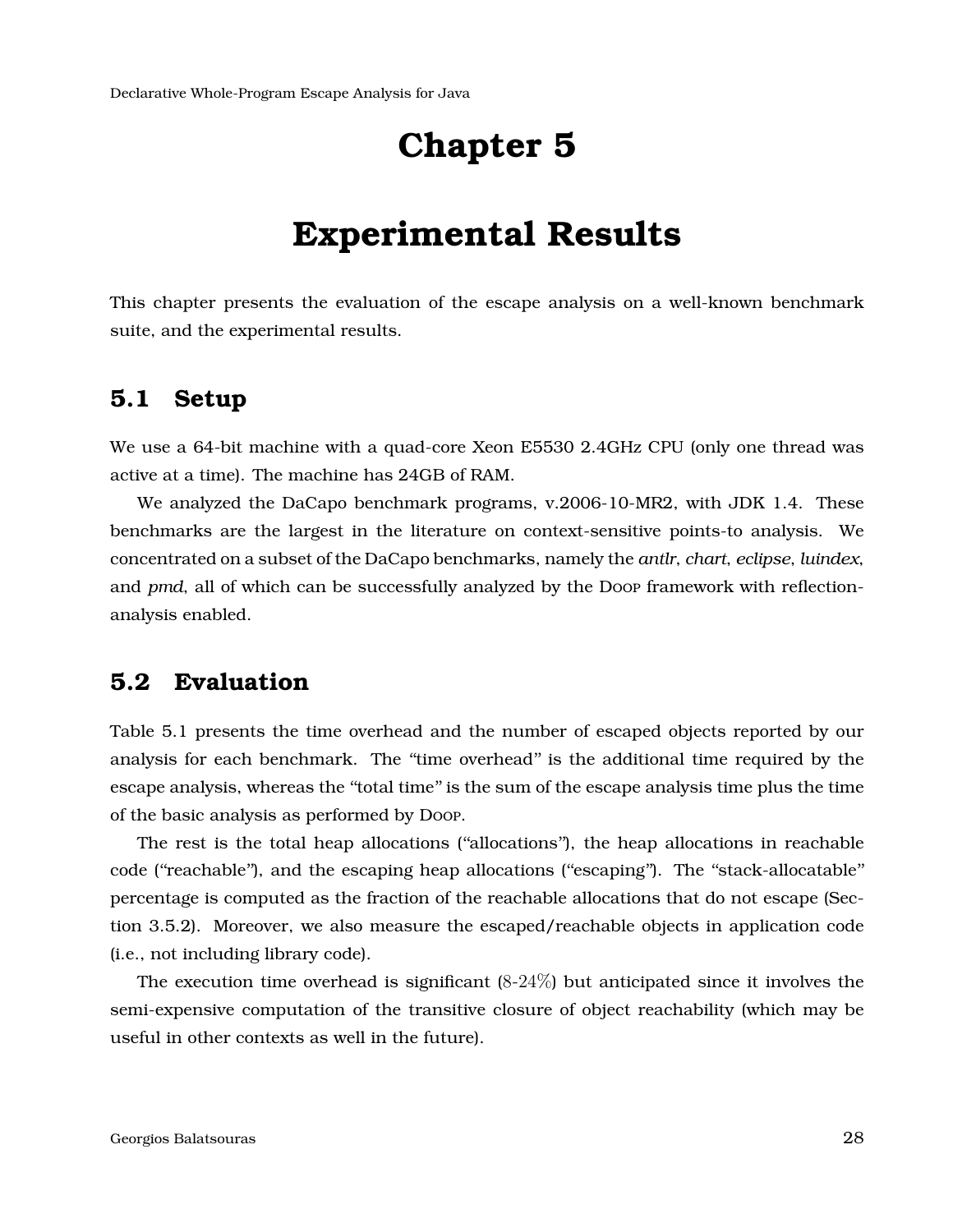<span id="page-28-0"></span>

|           |                   | 1-object-sensitive |                       |                      |         |         |  |  |
|-----------|-------------------|--------------------|-----------------------|----------------------|---------|---------|--|--|
|           | benchmark         | antlr              | chart                 | eclipse              | luindex | pmd     |  |  |
|           | total time        | 179.45s            | 427.39s               | $\overline{269.03s}$ | 86.87s  | 165.14s |  |  |
|           | time overhead     | 28.61s             | 50.41s                | 62.19s               | 13.27s  | 30.33s  |  |  |
|           | time overhead (%) | 15.94%             | 11.79%                | 23.12%               | 15.28%  | 18.37%  |  |  |
| dil       | allocations       | 41155              | 48694                 | 24414                | 24481   | 45551   |  |  |
| $\ddot{}$ | reachable         | 10880              | 14695                 | 10046                | 7707    | 8945    |  |  |
| app       | escaping          | 4118               | 6544                  | 4193                 | 3218    | 3607    |  |  |
|           | stack-allocatable | 62.15%             | 55.47%                | 58.26%               | 58.25%  | 59.68%  |  |  |
|           | allocations       | 4990               | 6106                  | 4166                 | 3052    | 3856    |  |  |
| Auo dde   | reachable         | 3815               | 1613                  | 2377                 | 623     | 1851    |  |  |
|           | escaping          | 1108               | 835                   | 842                  | 213     | 609     |  |  |
|           | stack-allocatable | 70.96%             | 48.23%                | 64.58%               | 65.81%  | 67.10%  |  |  |
|           |                   |                    | 2-type-sensitive+heap |                      |         |         |  |  |
|           | benchmark         | antlr              | chart                 | eclipse              | luindex | pmd     |  |  |
|           | total time        | 170.46s            | $\overline{278.66s}$  | $\frac{449.60s}{ }$  | 104.22s | 166.36s |  |  |
|           | time overhead     | 39.44s             | 42.87s                | 39.36s               | 18.91s  | 33.61s  |  |  |
|           | time overhead (%) | 23.14%             | 15.38%                | 8.75%                | 18.14%  | 20.20%  |  |  |
| di        | allocations       | 41155              | 48694                 | 24414                | 24481   | 45551   |  |  |
| $\ddot{}$ | reachable         | 10791              | 14538                 | 9740                 | 7591    | 8753    |  |  |
| app       | escaping          | 4676               | 6691                  | 4279                 | 3321    | 3721    |  |  |
|           | stack-allocatable | 56.67%             | 53.98%                | 56.07%               | 56.25%  | 57.49%  |  |  |
|           | allocations       | 4990               | 6106                  | 4166                 | 3052    | 3856    |  |  |
| App only  | reachable         | 3813               | 1610                  | 2355                 | 593     | 1744    |  |  |
|           | escaping          | 1576               | 862                   | 956                  | 228     | 631     |  |  |
|           | stack-allocatable | 58.67%             | 46.46%                | 59.41%               | 61.55%  | 63.82%  |  |  |

Table 5.1: Escaping Objects and Analysis Time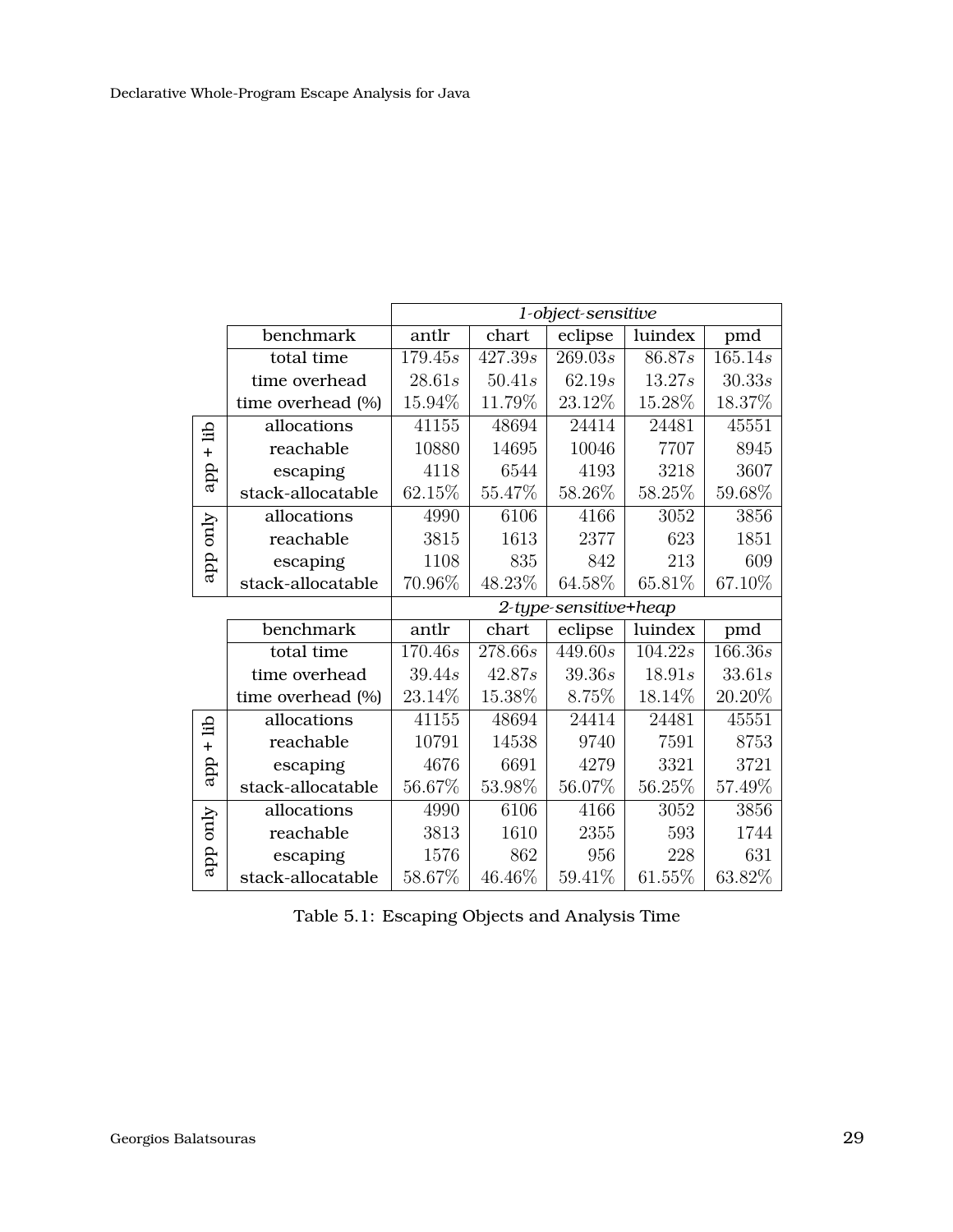<span id="page-29-0"></span>

Figure 5.1: Allocations in 1-Object-Sensitive Analyses

<span id="page-29-1"></span>

|                         | total time | time overhead |             | escaping |             | escaping (app) |             |
|-------------------------|------------|---------------|-------------|----------|-------------|----------------|-------------|
| 1 <sub>obj</sub>        | 179.45s    | 28.61s        | $(15.94\%)$ | 4118     | (37.85%)    | 1108           | $(29.04\%)$ |
| $1$ obj $+H$            | 521.35s    | 45.82s        | $(8.79\%)$  | 4115     | $(37.88\%)$ | 1108           | $(29.04\%)$ |
| 1call+H                 | 1161.55s   | 740.07s       | $(63.71\%)$ | 4108     | $(37.88\%)$ | 1133           | $(29.70\%)$ |
| 2obj                    | 1142.00s   | 67.36s        | $(5.90\%)$  | 4116     | $(37.83\%)$ | 1108           | $(29.04\%)$ |
| $2$ type $+1$ H         | 170.46s    | 39.44s        | $(23.14\%)$ | 4676     | $(43.33\%)$ | 1576           | $(41.33\%)$ |
| $2full+1H$              | 231.71s    | 24.90s        | $(10.75\%)$ | 4102     | $(38.03\%)$ | 1108           | $(29.06\%)$ |
| $2$ obj $+H$            | 370.65s    | 46.36s        | $(12.51\%)$ | 4103     | $(38.02\%)$ | 1108           | $(29.04\%)$ |
| $1$ type $1$ obj $+1$ H | 198.50s    | 24.55s        | (12.37%)    | 4102     | $(38.02\%)$ | 1108           | $(29.06\%)$ |

Table 5.2: Precision and Execution Time for Antlr

Figure [5.1,](#page-29-0) and Figure [5.2](#page-30-0) depict the 1-object-sensitive and 2-type-sensitive+heap allocation results respectively, in percent stack charts. The percentage of the reachable objects that can be safely allocated in the stack ranges from  $46\%$  to  $70\%$ . The fraction of non-escaping objects is almost always higher in application code, with an average of  $60.66\%$  as opposed to the 57.43% average when including library code.

Generally speaking, the results are quite encouraging when contrasted to earlier escape analysis literature [\[4,](#page-38-4) [26,](#page-40-4) [1\]](#page-38-5). The gain in precision comes from the use of whole-program analysis that enables the identification of more difficult non-escaping object cases.

Table [5.2](#page-29-1) presents the precision and execution time overhead on the *anltr* benchmark, for several types of analyses (with different types of contexts) supported by Doop.

There was an upper bound for the execution time of the escape analysis equal to two times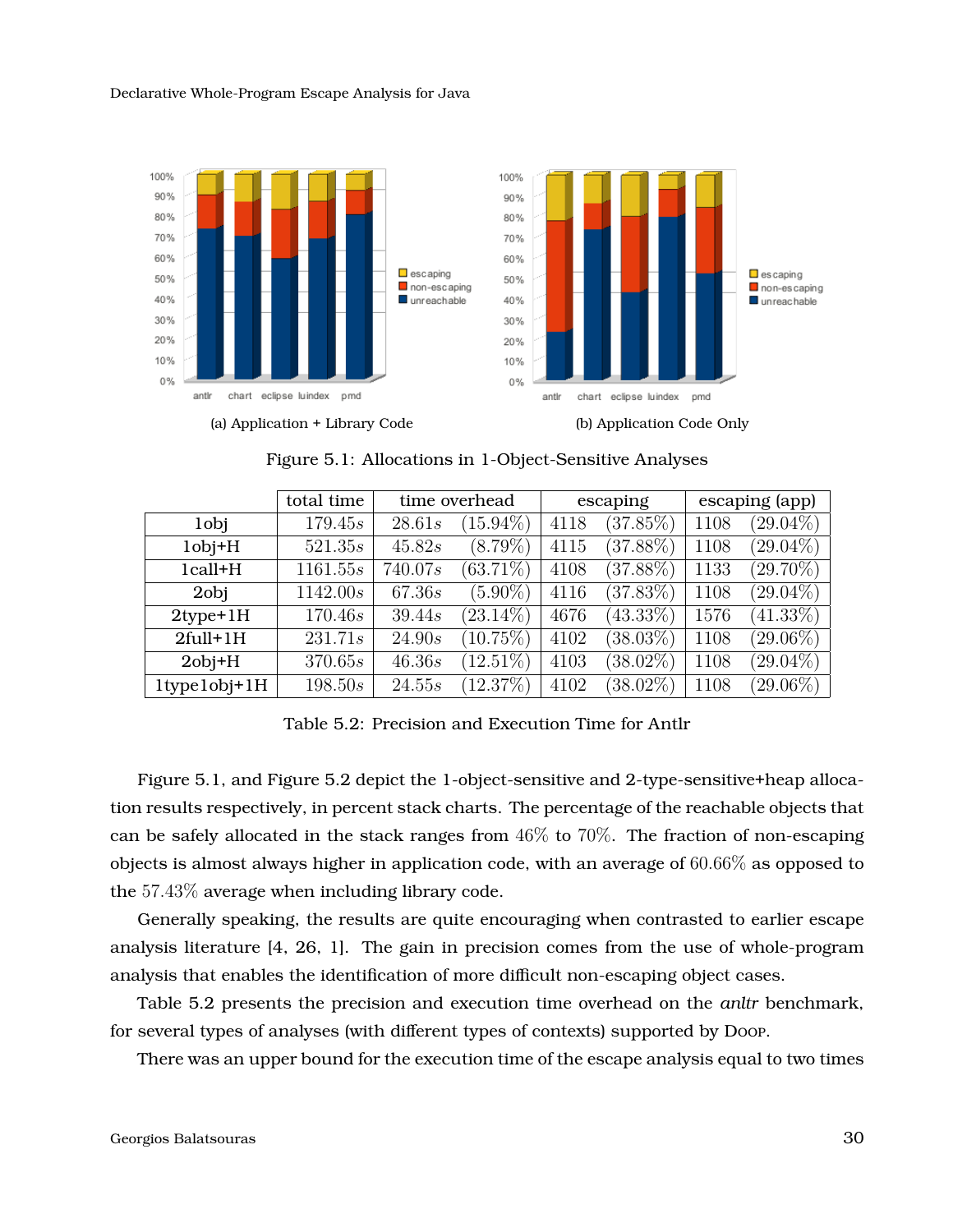<span id="page-30-0"></span>

Figure 5.2: Allocations in 2-Type-Sensitive+Heap Analyses

that of the basic analysis, after which the escape analysis was terminated before completion. That happened only on the context-insensitive and 1-call-site-sensitive analyses.

The reason for these timeouts is that the execution time of the escape analysis is dominated by the computation of object reachability, which in turn depends heavily on the size of the InstanceFieldPointsTo relation (since the size of ArrayIndexPointsTo is relatively small in most cases). Therefore, call-site-sensitive and context-insensitive analyses are bad candidates for escape analysis since they produce a large InstanceFieldPointsTo relation (which also explains the large overhead of the 1call+H analysis).

That is why context-sensitivity is critical (as noted in Section [3.2\)](#page-19-0), even if contexts are discarded on a later stage when computing the transitive closure of object reachability. It prunes the size of InstanceFieldPointsTo early on, as to allow a fast transitive closure computation.

As for precision, the choice of context does not seem that important. With the exception of the 2type+1H analysis, there is small variation on the percentage of escaped objects on the range of 37.83-38.03% for application plus library code, and 29.04-29.70% for just application code.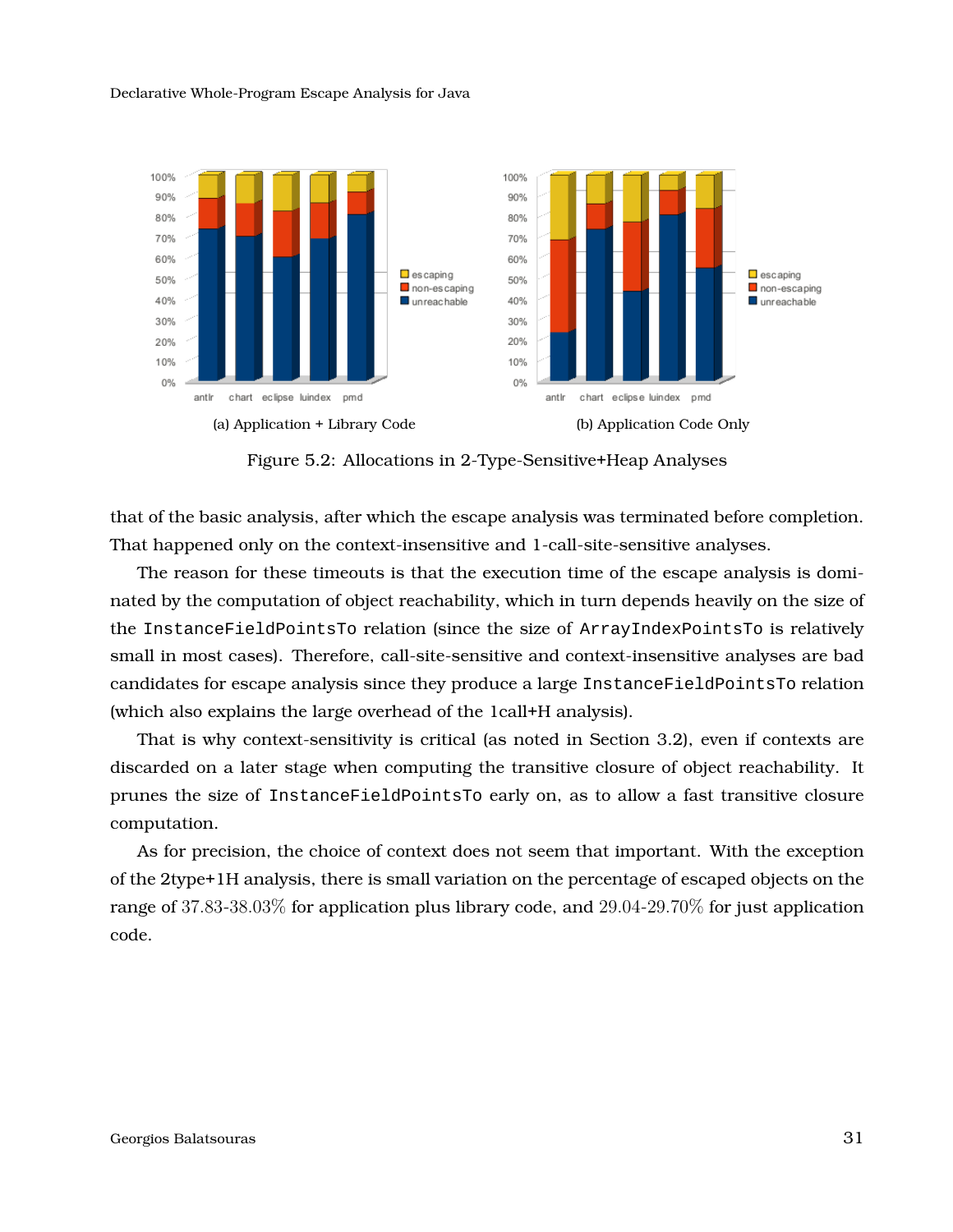### **Related Work**

<span id="page-31-0"></span>Escape analysis for Java has been well studied in the past [\[4,](#page-38-4) [26,](#page-40-4) [1,](#page-38-5) [2,](#page-38-6) [6,](#page-38-7) [23,](#page-40-5) [8\]](#page-38-8), often in conjunction with thread-escape analysis and synchronization elimination [\[25,](#page-40-0) [20,](#page-40-6) [22,](#page-40-7) [16,](#page-39-8) [15\]](#page-39-9).

However, none of the analyses listed above are expressed in Datalog (with the exception of static race and deadlock detection that contain only a *thread-escape* analysis [\[16,](#page-39-8) [15\]](#page-39-9)) but are instead formalized using dataflow algorithms (e.g., [\[4\]](#page-38-4)) or similar means, and are often summary-based.

By using Datalog for static whole-program escape analysis we are able to obtain an expressive, concise, and scalable algorithm, while our analysis can be easily employed by any other part of the Doop framework and extended in any possible way with little or no effort. On the other hand, more ad hoc solutions like earlier work on this field lack this generality and extensibility.

The analysis in [\[4\]](#page-38-4) is based on connection graphs that represent the points-to information but can be easier summarized to avoid recomputing the escape information when a method is called in different escape contexts. John Whaley and Martin Rinard present a combined pointer and escape analysis algorithm for object-oriented programs, designed to analyze arbitrary parts of complete or incomplete programs, obtaining complete information for objects that do not escape the analyzed parts [\[26\]](#page-40-4). Blanchet uses integers to represent type heights that encode how an object of one type can have references to other objects or is a subtype of another object [\[1\]](#page-38-5). The escaping part of an object is represented by the height of its type. He proposes a two-phase (a backward phase and a forward phase) flow-insensitive analysis for computing escape information. He uses escape analysis for both stack allocation and synchronization elimination. In contrast, our work achieves better results, by average, with much smaller variation for different benchmark programs than any of the aforementioned techniques [\[4,](#page-38-4) [26,](#page-40-4) [1\]](#page-38-5). The great divergence in the reported results of earlier work may imply that the benchmarks used for evaluation were either small or not clearly representative of the Java language.

The constraint-based, flow-insensitive, context-sensitive analysis of Bogda and Hölzle is essentially a whole-program analysis, but is applied to synchronization elimination rather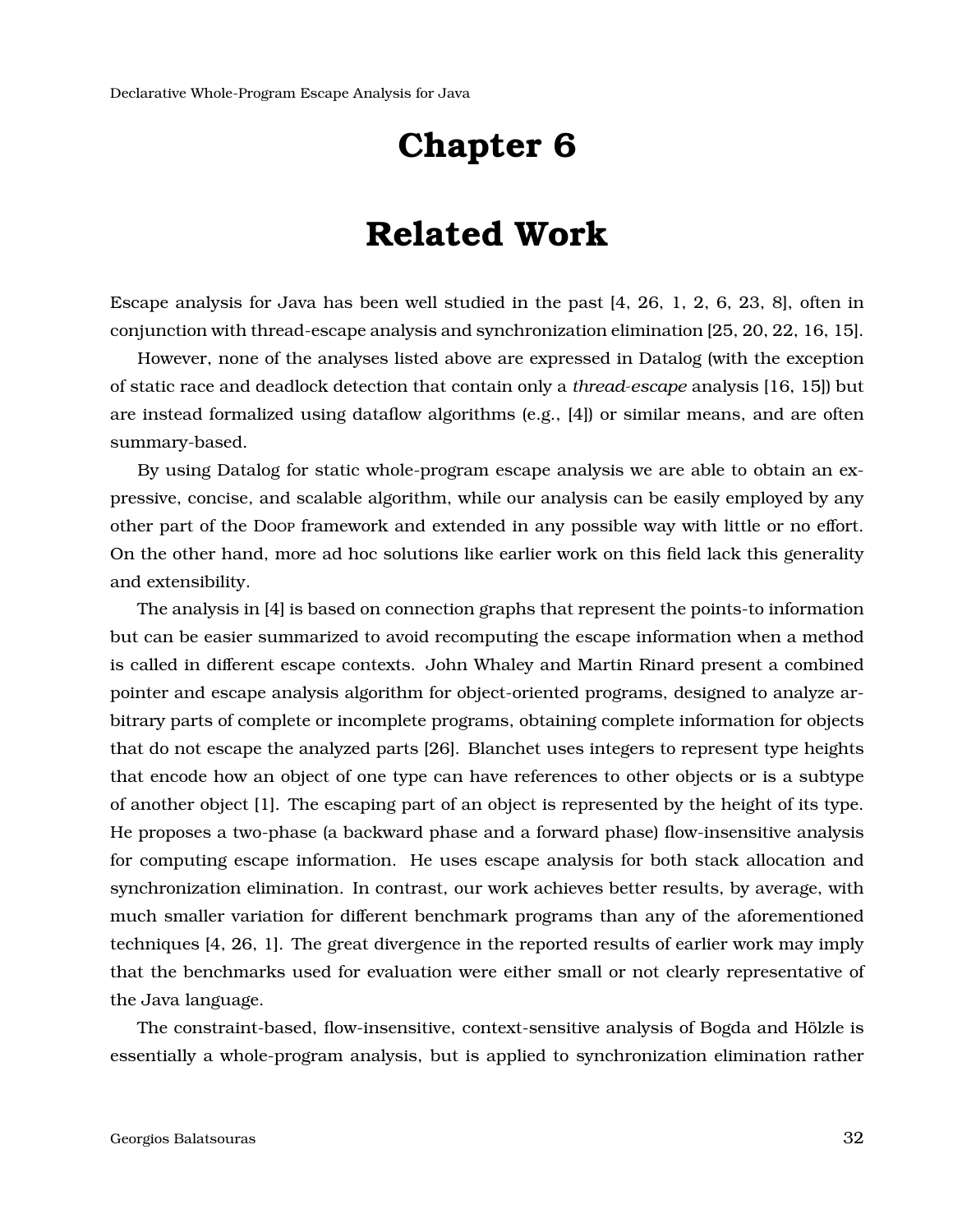than stack allocation [\[2\]](#page-38-6).

Gay et al. provide an algorithm that is linear in the size of the program plus the size of the static call graph [\[6\]](#page-38-7). They focus on speed rather than precision and thereby assume that any reference assigned to a field escapes (and thus fail to identify cases of stack allocation of objects referenced in fields of other stack allocated objects).

Frédéric Vivien and Martin Rinard have followed an incremental approach instead of whole-program analysis, which concentrates only on the parts of the program that may deliver useful results [\[23\]](#page-40-5). Another scalar approach that combines an intraprocedural and an interprocedural analysis, well-suited to the needs of a dynamic compiler which lacks a concrete view of the complete program, is presented by Thomas Kotzmann and Hanspeter Mössenböck [\[8\]](#page-38-8).

While incremental approaches may indeed be more appropriate in the context of dynamic compilation, they suffer from imprecision due to their incomplete knowledge that leads to several oversimplifications (e.g., anything assigned to a field or passed to a method escapes). This may be unavoidable for a JVM that has to perform the loading and linking of classes dynamically. In other cases, however, such as in debugging tools where the accuracy of the reported results is of the utmost importance and the entire code is almost always available, whole-program analysis is much more promising.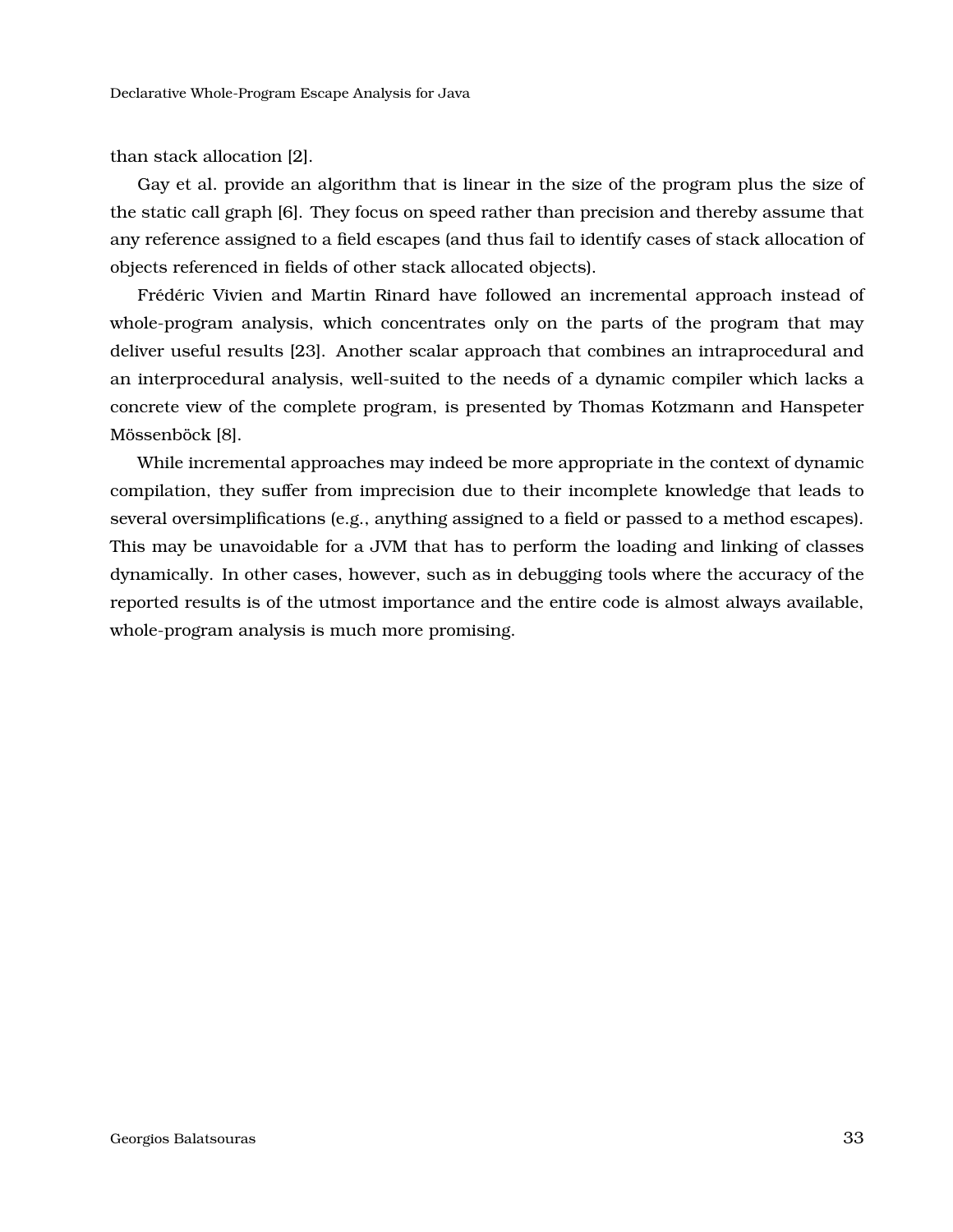## **Conclusions**

<span id="page-33-0"></span>By using Datalog we were able to succinctly express a declarative whole-program escape analysis for Java, that was able to identify  $60.66\%$  of the application heap allocation sites and 57.43% of all the allocation sites (i.e., including library code), by average, of the DaCapo benchmark programs as non-escaping, and thus safe candidates to be allocated on the stack.

The escape analysis, in its final optimized version, required just about 100 lines of Datalog code, which clearly demonstrates the potency of the declarative approach for static analysis. This allowed us to focus on the definition of the escaped objects and leave their computation to the underlying Datalog engine, which resulted in a concise and expressive representation.

The escape analysis was built on top of the Doop framework [\[3\]](#page-38-0) which allowed the convenient decoupling of the choice of context from the escape analysis code. By analyzing *antlr* for a variety of possible contexts, we found that there is little effect on precision but significant correlation between the relative time overhead and the choice of context. Specifically, the call-site-sensitive analyses do not perform well, timewise, since they do not adequately prune the search space of object-to-object pointers when computing object reachability.

Our resulting algorithm is scalable and extensible in such a way that it can, almost effortlessly, become a part of future client analyses for the Doop framework. Previous work on the field has focused on ad hoc solutions that were not able to provide the same levels of precision. We believe that in any context where it is reasonable to assume that the largest part of the codebase is available, our whole-program escape analysis is an efficient and highly-accurate candidate.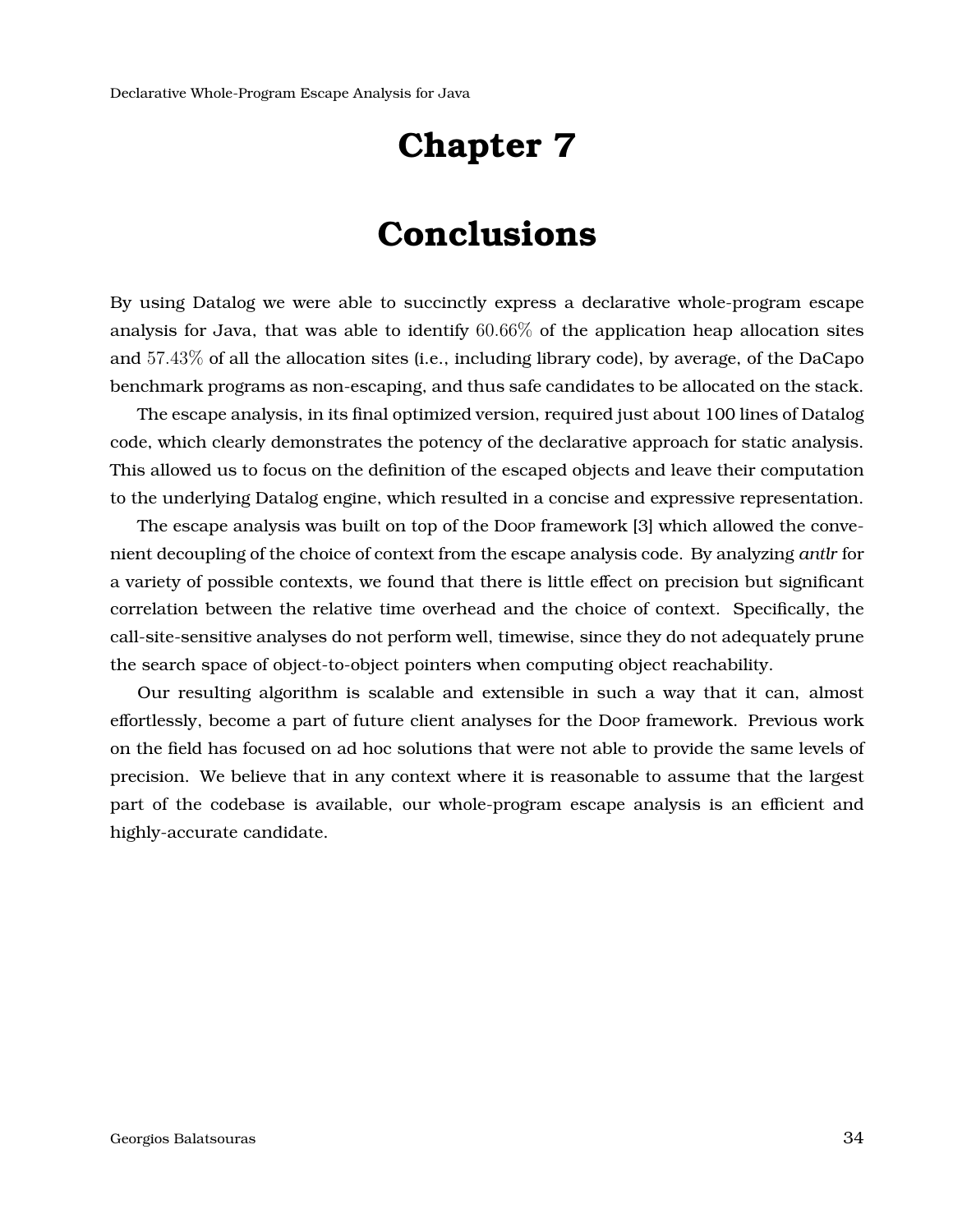# **Acronyms and Abbreviations**

<span id="page-34-1"></span><span id="page-34-0"></span>

| Abbreviation            | <b>Full Name</b>                           |
|-------------------------|--------------------------------------------|
| 1 <sub>obj</sub>        | 1-object-sensitive analysis                |
| $1$ obj $+H$            | 1-object-sensitive+heap analysis           |
| $1$ call $+H$           | 1-call-site-sensitive+heap analysis        |
| 2obj                    | 2-object-sensitive analysis                |
| $2$ type $+1$ H         | 2-type-sensitive+heap analysis             |
| $2full+1H$              | 2-full-object-sensitive+heap analysis      |
| $2$ obj $+H$            | 2-object-sensitive+heap analysis           |
| $1$ type $1$ obj $+1$ H | 2-full-type-object-sensitive+heap analysis |
| <b>JVM</b>              | Java Virtual Machine                       |
| JLS                     | Java Language Specification                |
| LB                      | LogicBlox Inc.                             |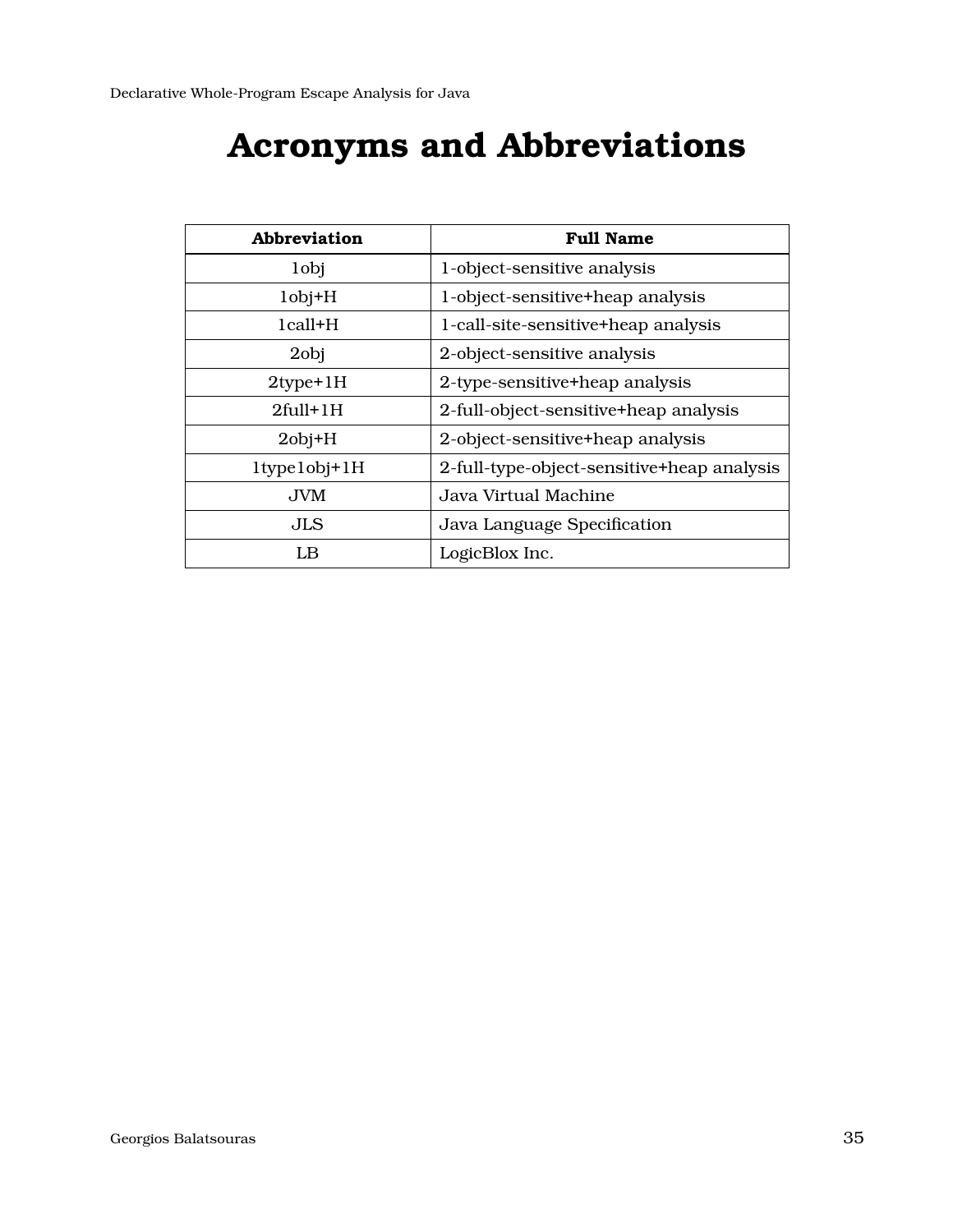<span id="page-35-0"></span>Declarative Whole-Program Escape Analysis for Java

# **Appendix A**

## **Escape Analysis Code**

```
1 #include "macros.logic"
\overline{2}3 /* Context-insensitive direct function calls */
4
5 Calls(?m1, ?m2) -> MethodSignatureRef(?m1), MethodSignatureRef(?m2).
6 Calls(_, ?m) -> Reachable(?m).
7
8 Calls(?fromMethod, ?toMethod) <-
    CallGraphEdge(AnyContext(?invocation), AnyContext(?toMethod)),
10 Instruction:Method[?invocation] = ?fromMethod,
11 Reachable(?fromMethod).
12
13 /* Method may reference object */
14
15 MethodsThatMayReference(?obj, ?method) ->
16 MethodSignatureRef(?method), HeapAllocationRef(?obj).
17
18 MethodsThatMayReference(?obj, ?method) <-
19 VarPointsTo(AnyHeapAbstraction(?obj), AnyContext(?var)),
20 Var:DeclaringMethod(?var, ?method),
21 Reachable(?method).
22
23 /* Object points-to another object */
24
25 ObjectPointsTo(?fromObj, ?toObj) ->
26 HeapAllocationRef(?fromObj), HeapAllocationRef(?toObj).
27
28 ObjectPointsTo(?fromObj, ?toObj) <-
29 ArrayIndexPointsTo(AnyHeapAbstraction(?toObj), AnyHeapAbstraction(?fromObj)).
30
31 ObjectPointsTo(?fromObj, ?toObj) <-
32 InstanceFieldPointsTo(
```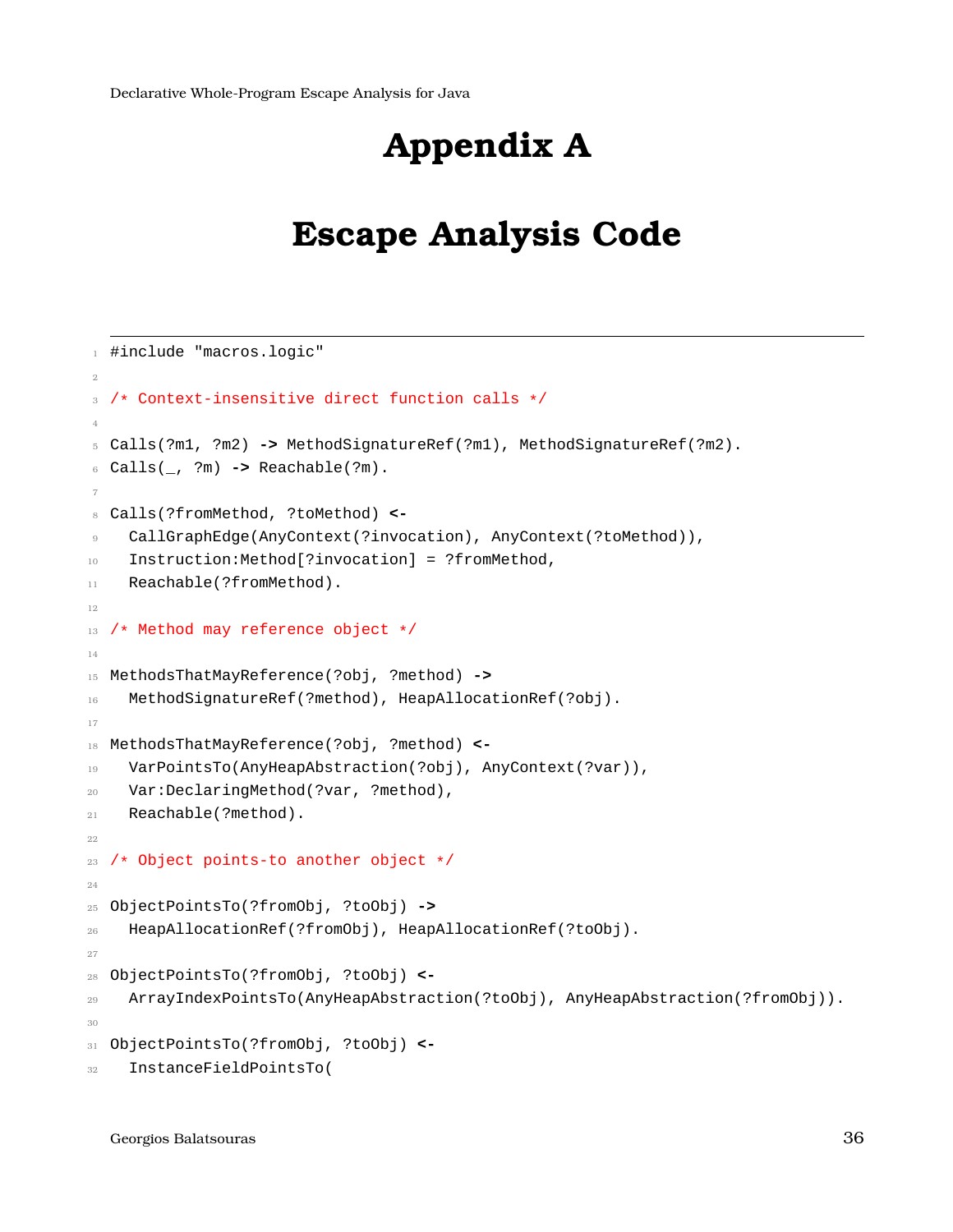```
33 AnyHeapAbstraction(?toObj), _, AnyHeapAbstraction(?fromObj)).
34
35 /* Transitive Closure for object reachability */
36
37 ObjectMayReach(?fromObj, ?toObj) <-
38 ObjectPointsTo(?fromObj, ?toObj).
39
40 ObjectMayReach(?fromObj, ?toObj) <-
41 ObjectPointsTo(?fromObj, ?interm), ObjectMayReach(?interm, ?toObj).
42
43 /* Optimization */
44
45 ObjectIsPointedBy(?toObj, ?fromObj) <-
46 ObjectPointsTo(?fromObj, ?toObj).
47
48 /* Objects reachable through static field */
4950 ReachableThroughStaticField(?obj) -> HeapAllocationRef(?obj).
51
52 ReachableThroughStaticField(?obj) <-
53 StaticFieldPointsTo(AnyHeapAbstraction(?obj), _).
54
55 ReachableThroughStaticField(?toObj) <-
56 ReachableThroughStaticField(?fromObj), ObjectIsPointedBy(?toObj, ?fromObj).
57
58 /* Objects reachable by thrown exception */
59
60 ReachableByException(?obj) -> HeapAllocationRef(?obj).
61
62 ReachableByException(?obj) <-
63 ThrowPointsTo(AnyHeapAbstraction(?obj), AnyContext()).
64
65 ReachableByException(?toObj) <-
66 ReachableByException(?fromObj), ObjectIsPointedBy(?toObj, ?fromObj).
67
68 /* Object may outlive a method */
69
70 MayOutlive(?obj, ?method) ->
71 HeapAllocationRef(?obj), MethodSignatureRef(?method).
79
73 lang:derivationType['MayOutlive] = "Derived".
```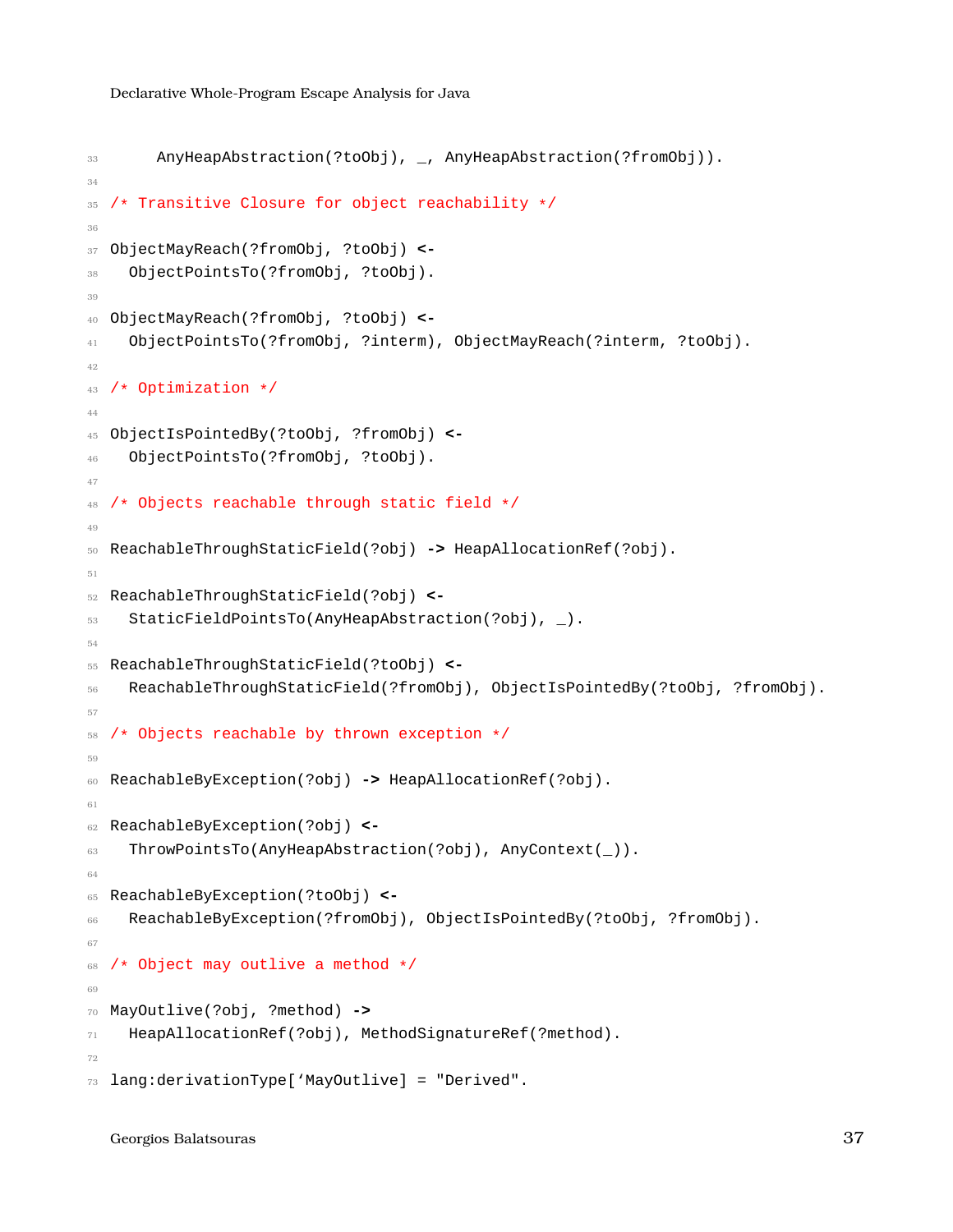```
74
75 MayOutlive(?obj, ?method) <-
76 ReachableThroughStaticField(?obj), Reachable(?method).
77
78 MayOutlive(?obj, ?method) <-
79 ReachableByException(?obj), Reachable(?method).
80
81 MayOutlive(?obj, ?callee) <-
82 Calls(?caller, ?callee), MethodsThatMayReference(?obj, ?caller).
83
84 MayOutlive(?toObj, ?callee) <-
85 Calls(?caller, ?callee),
86 MethodsThatMayReference(?fromObj, ?caller),
87 ObjectMayReach(?fromObj, ?toObj).
88
89 /* Object may escape, if it can outlive the method that allocated it */9091 MayEscape(?obj) -> HeapAllocationRef(?obj).
92
93 MayEscape(?obj) <-
94 MayOutlive(?obj, ?inmethod), AssignHeapAllocation(?obj, _, ?inmethod).
```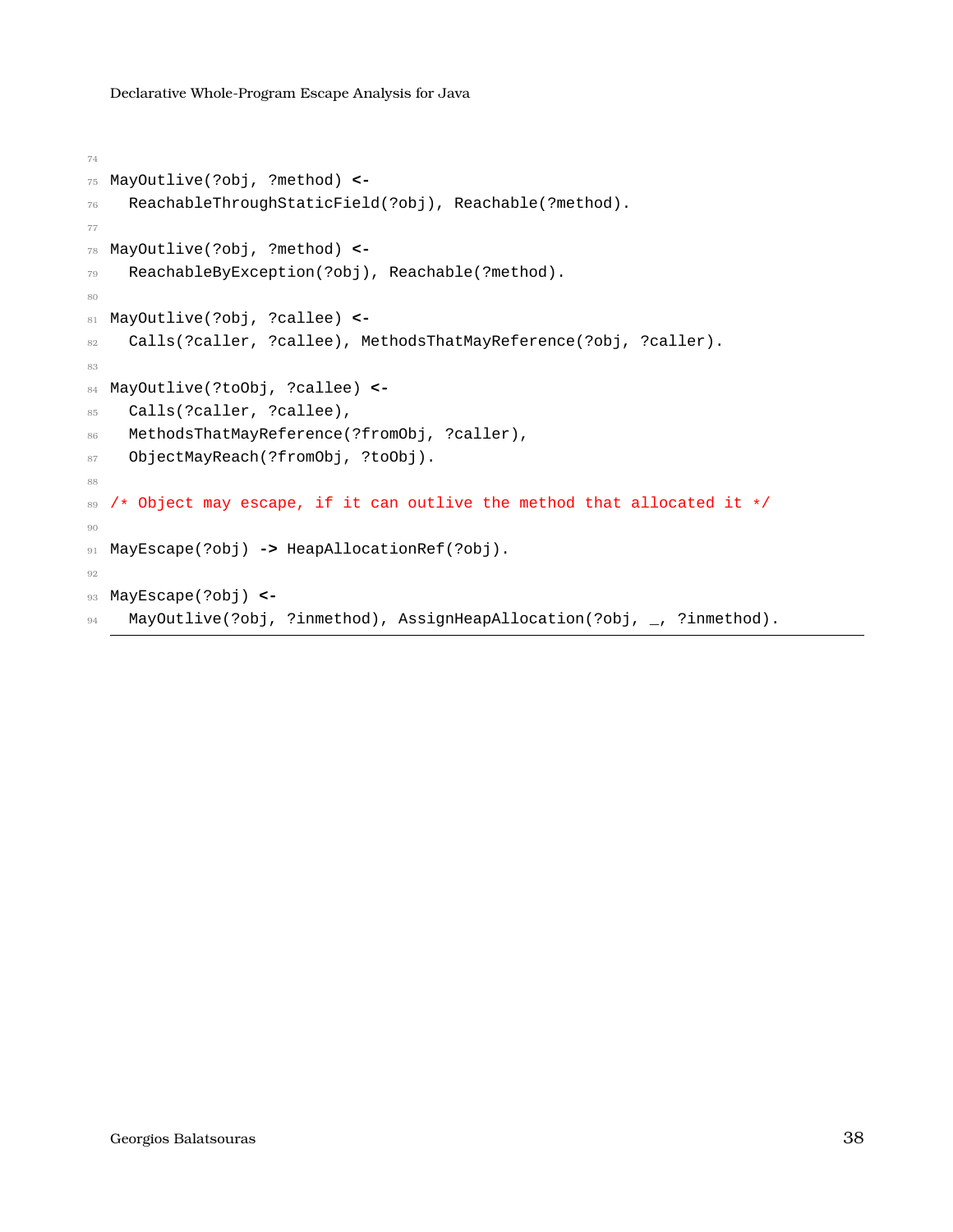# **References**

- <span id="page-38-5"></span><span id="page-38-1"></span>[1] Bruno Blanchet. Escape analysis for object-oriented languages: application to Java. In *Proceedings of the 14th ACM SIGPLAN conference on Object-oriented programming, systems, languages, and applications*, OOPSLA '99, pages 20–34, New York, NY, USA, 1999. ACM.
- <span id="page-38-6"></span>[2] Jeff Bogda and Urs Hölzle. Removing unnecessary synchronization in Java. In Pro*ceedings of the 14th ACM SIGPLAN conference on Object-oriented programming, systems, languages, and applications*, OOPSLA '99, pages 35–46, New York, NY, USA, 1999. ACM.
- <span id="page-38-0"></span>[3] Martin Bravenboer and Yannis Smaragdakis. Strictly declarative specification of sophisticated points-to analyses. In *OOPSLA '09: 24th annual ACM SIGPLAN conference on Object Oriented Programming, Systems, Languages, and Applications*, New York, NY, USA, 2009. ACM.
- <span id="page-38-4"></span>[4] Jong-Deok Choi, Manish Gupta, Mauricio Serrano, Vugranam C. Sreedhar, and Sam Midkiff. Escape analysis for Java. In *Proceedings of the 14th ACM SIGPLAN conference on Object-oriented programming, systems, languages, and applications*, OOPSLA '99, pages 1–19, New York, NY, USA, 1999. ACM.
- <span id="page-38-2"></span>[5] Michael Eichberg, Sven Kloppenburg, Karl Klose, and Mira Mezini. Defining and continuous checking of structural program dependencies. In *ICSE '08: Proc. of the 30th int. conf. on Software engineering*, pages 391–400, New York, NY, USA, 2008. ACM.
- <span id="page-38-7"></span>[6] David Gay and Bjarne Steensgaard. Fast escape analysis and stack allocation for objectbased programs. In *Proceedings of the 9th International Conference on Compiler Construction*, CC '00, pages 82–93, London, UK, UK, 2000. Springer-Verlag.
- <span id="page-38-3"></span>[7] Elnar Hajiyev, Mathieu Verbaere, and Oege de Moor. Codequest: Scalable source code queries with Datalog. In *Proc. European Conf. on Object-Oriented Programming (ECOOP)*, pages 2–27. Spinger, 2006.
- <span id="page-38-8"></span>[8] Thomas Kotzmann and Hanspeter Mössenböck. Escape analysis in the context of dynamic compilation and deoptimization. In *Proceedings of the 1st ACM/USENIX international conference on Virtual execution environments*, VEE '05, pages 111–120, New York, NY, USA, 2005. ACM.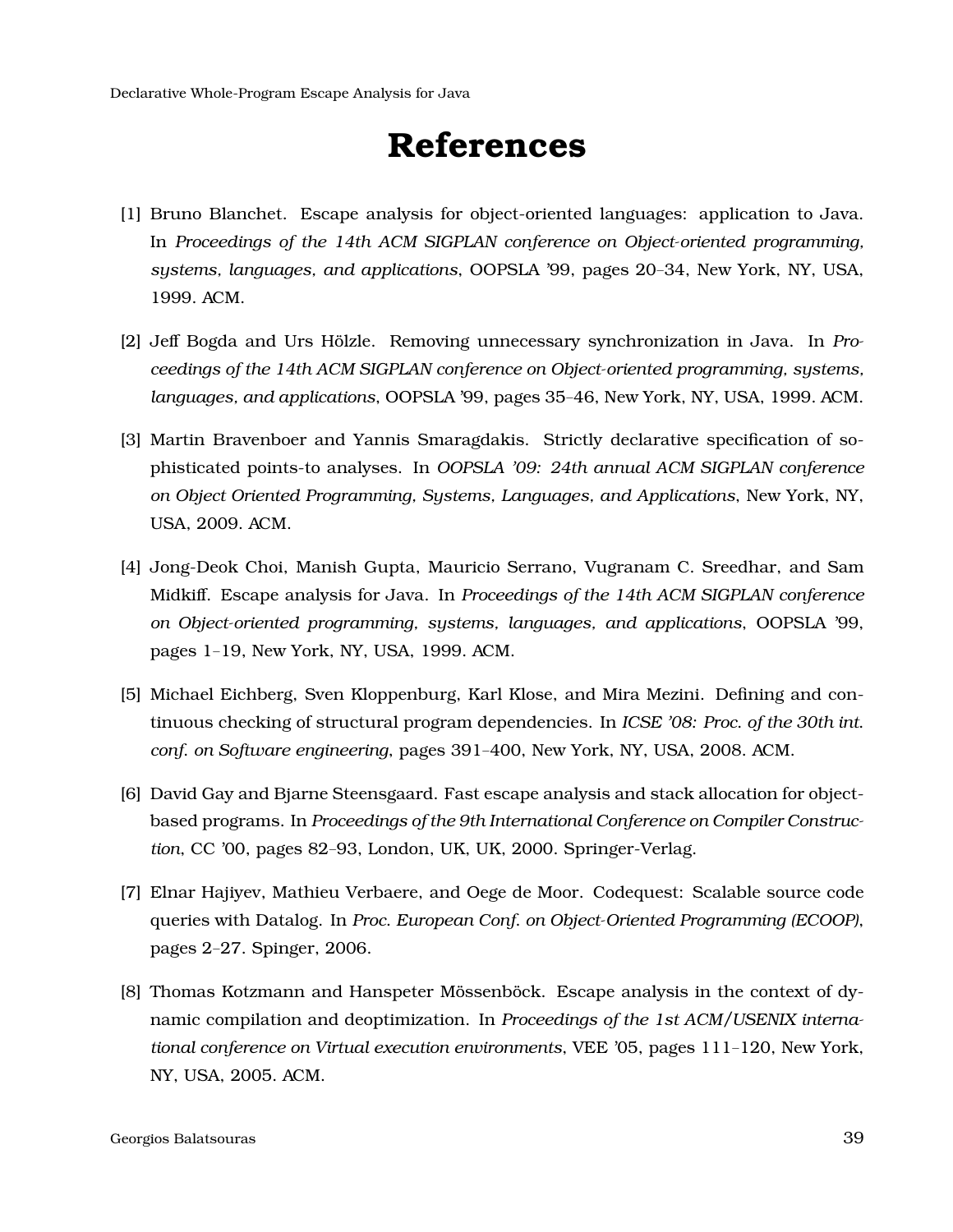- <span id="page-39-0"></span>[9] Thomas Kotzmann, Christian Wimmer, Hanspeter Mössenböck, Thomas Rodriguez, Kenneth Russell, and David Cox. Design of the Java HotSpot<sup>TM</sup> client compiler for Java 6. *ACM Trans. Archit. Code Optim.*, 5(1):7:1–7:32, May 2008.
- <span id="page-39-6"></span>[10] Monica S. Lam, John Whaley, V. Benjamin Livshits, Michael C. Martin, Dzintars Avots, Michael Carbin, and Christopher Unkel. Context-sensitive program analysis as database queries. In *PODS '05: Proc. of the twenty-fourth ACM SIGMOD-SIGACT-SIGART symposium on Principles of database systems*, pages 1–12, New York, NY, USA, 2005. ACM.
- <span id="page-39-5"></span><span id="page-39-4"></span>[11] Ondrej Lhoták. *Program Analysis using Binary Decision Diagrams*. PhD thesis, McGill University, January 2006.
- [12] Ondřej Lhoták and Laurie Hendren. Evaluating the benefits of context-sensitive pointsto analysis using a BDD-based implementation. *ACM Trans. Softw. Eng. Methodol.*, 18(1):1–53, 2008.
- <span id="page-39-7"></span><span id="page-39-1"></span>[13] Tim Lindholm and Frank Yellin. *Java Virtual Machine Specification*. Addison-Wesley Longman Publishing Co., Inc., Boston, MA, USA, 2nd edition, 1999.
- <span id="page-39-9"></span>[14] Ana Milanova, Atanas Rountev, and Barbara G. Ryder. Parameterized object sensitivity for points-to analysis for Java. *ACM Trans. Softw. Eng. Methodol.*, 14(1):1–41, 2005.
- [15] Mayur Naik, Alex Aiken, and John Whaley. Effective static race detection for Java. In *Proceedings of the 2006 ACM SIGPLAN conference on Programming language design and implementation*, PLDI '06, pages 308–319, New York, NY, USA, 2006. ACM.
- <span id="page-39-8"></span>[16] Mayur Naik, Chang-Seo Park, Koushik Sen, and David Gay. Effective static deadlock detection. In *Proceedings of the 31st International Conference on Software Engineering*, ICSE '09, pages 386–396, Washington, DC, USA, 2009. IEEE Computer Society.
- <span id="page-39-2"></span>[17] Michael Paleczny, Christopher Vick, and Cliff Click. The Java HotSpot<sup>TM</sup> server compiler. In *Proceedings of the 2001 Symposium on JavaTM Virtual Machine Research and Technology Symposium - Volume 1*, JVM'01, pages 1–1, Berkeley, CA, USA, 2001. USENIX Association.
- <span id="page-39-3"></span>[18] Tim Peierls, Brian Goetz, Joshua Bloch, Joseph Bowbeer, Doug Lea, and David Holmes. Publication and escape. In *Java Concurrency in Practice*. Addison-Wesley Professional, 2005.